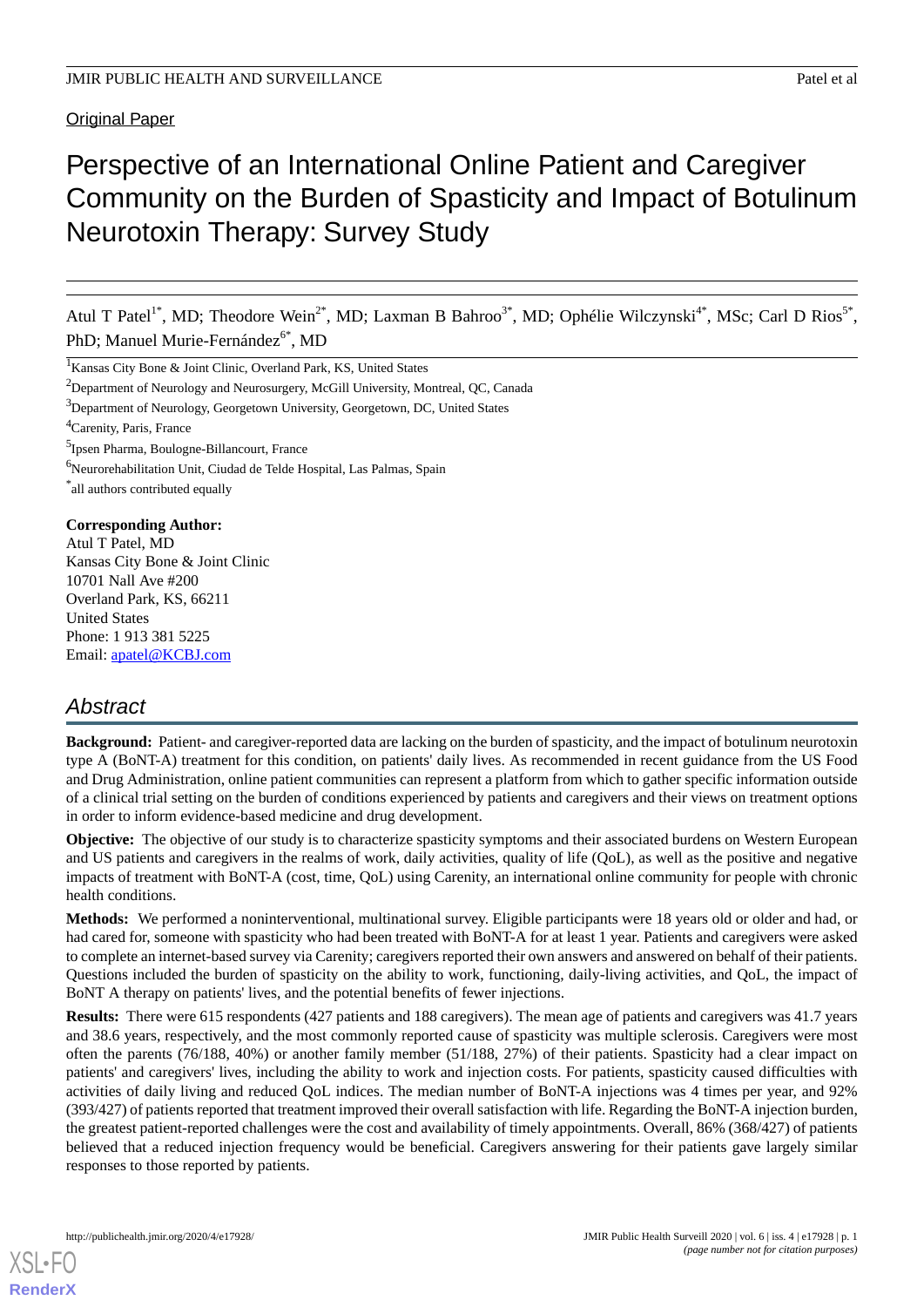**Conclusions:** Spasticity has a negative impact on both patients' and caregivers' lives. All respondents reported that BoNT A treatment improved their lives, despite the associated challenges. Patients believed that reducing the frequency of BoNT-A injections could alleviate practical issues associated with treatment, implying that a longer-acting BoNT-A injection would be well received.

*(JMIR Public Health Surveill 2020;6(4):e17928)* doi: **10.2196/17928** 

#### **KEYWORDS**

spasticity; activities of daily living; quality of life; survey methodology

## *Introduction*

Knowledge of patient and caregiver perspectives on a disease and related therapies help identify relevant patient-reported outcomes for assessment in clinical trials and inform clinical decision-making; therefore, it is critical for patient-focused drug development. Methodological guidance to support the collection of patient experience data has recently been published by the US Food and Drug Administration (FDA), which includes the utilization of online patient communities [\[1](#page-19-0)]. An increasing number of internet-based platforms are available to patients for their participation in scientific research, ranging from registry data, forums, social networks, and online communities. Online patient communities offer the opportunity to voluntarily express experiences and feelings outside of the clinical setting regarding the treatments for their condition and the burden on their quality of life (QoL) [\[2](#page-19-1)]. These data, along with any epidemiological information, can provide researchers with a better understanding of the patient journey for a given disease and are important in clinical judgment and decision making for evidence-based medicine [\[2](#page-19-1)]. The internet provides a vast potential resource for real-world data collection during scientific studies, which, along with exploring patient expectations and unmet needs, may help develop or support study protocols and methodologies and enhance recruitment for research. Developed in 2011, Carenity is an international online patient community for people with chronic conditions [\[3](#page-19-2)]. Currently, 500,000 members are registered on the platform, which allows both patients and their families to share their experiences, follow the evolution of their health, and contribute to medical research through online surveys.

Spasticity is caused by an upper motor neuron lesion leading to intermittent or sustained involuntary activation of muscles [[4\]](#page-19-3) and is a sequela from a range of central nervous system (CNS) disorders affecting over 12 million people worldwide [[5\]](#page-19-4). The prevalence of spasticity differs between etiologies, which include stroke (40%), multiple sclerosis (MS, 80%), spinal cord (65%) or traumatic brain (17-50%) injury, and cerebral palsy (90%) [\[6](#page-19-5)-[11\]](#page-20-0). Left untreated, spasticity becomes burdensome both physically and economically for patients and their caregivers. Pain, spasms, limb contracture, and deformity can be experienced by patients with spasticity, leading to impairment of dexterity, mobility, and self-care, and ultimately, to decreased functioning and participation [[12,](#page-20-1)[13](#page-20-2)]. In an international survey of 281 patients with spasticity, 72% reported a negative impact on QoL and 44% reported a loss of independence [\[14](#page-20-3)]. Most respondents (64%) were cared for by family members, approximately 50% of whom had to reduce

[XSL](http://www.w3.org/Style/XSL)•FO **[RenderX](http://www.renderx.com/)** work hours or stop working in order to be a caregiver [[14\]](#page-20-3). Spasticity also places an economic burden on patients, caregivers, and health care systems [[14-](#page-20-3)[16](#page-20-4)].

Treatment of spasticity is indicated when it interferes with function or QoL. As spasticity can change over time, patients should undergo continuous re-evaluation [\[13](#page-20-2)]. Treatment options for spasticity include physical and pharmacological therapies, as well as surgery in severe or intractable cases [\[13](#page-20-2)]. In addition to relieving symptoms, treatment aims to improve patients' functioning. Specifically, spasticity management should focus on achieving the patient's goals and the goals of caregivers and health care providers [[13\]](#page-20-2). These may include goals associated with moving and walking, self-care, pain, changing and maintaining body positions, improving positions to participate in rehabilitation, and enabling orthotic use [[17\]](#page-20-5).

Botulinum neurotoxin type A (BoNT-A) is integral to focal and multifocal spasticity management [[13\]](#page-20-2) and has proven antispastic efficacy in stroke [\[18](#page-20-6)], CNS lesions [\[19](#page-20-7),[20\]](#page-20-8), MS [[21\]](#page-20-9), and cerebral palsy [[22](#page-20-10)[,23](#page-20-11)]. Although recent studies have demonstrated improvements in active function following repeated injection cycles with abobotulinumtoxinA (aboBoNT-A) in adult patients with upper and lower limb spasticity [[24,](#page-20-12)[25](#page-20-13)], more evidence is needed to document functional improvements following BoNT-A treatment [[18,](#page-20-6)[26,](#page-20-14)[27\]](#page-20-15). Historically, clinical studies have not recorded patient and caregiver perspectives on disease burden; thus, limited information is currently available on the impact of attending appointments, receiving BoNT-A injections, and the therapeutic outcomes of BoNT-A treatment on the daily lives of patients and their caregivers. In the only study published to date on this topic, caregiver burden has been shown to lessen with BoNT-A treatment for spasticity [\[28](#page-20-16)]. In another study in patients with dystonia who received BoNT treatment, the related caregiver burden appeared to be low but greater in those caring for patients who had more severe symptoms that had a greater impact on health-related QoL [[29\]](#page-21-0).

The aim of this study is to characterize spasticity symptoms and understand their burden, as well as the impact of BoNT-A injections, from the patient and caregiver perspective. The ability to work, perform daily activities, and QoL were assessed, as well as the perceived benefits and challenges associated with BoNT-A treatment with a focus on injection frequency.

## *Methods*

#### **Survey Design**

The survey was conducted in France, Germany, Italy, Spain, the United Kingdom, and the United States between November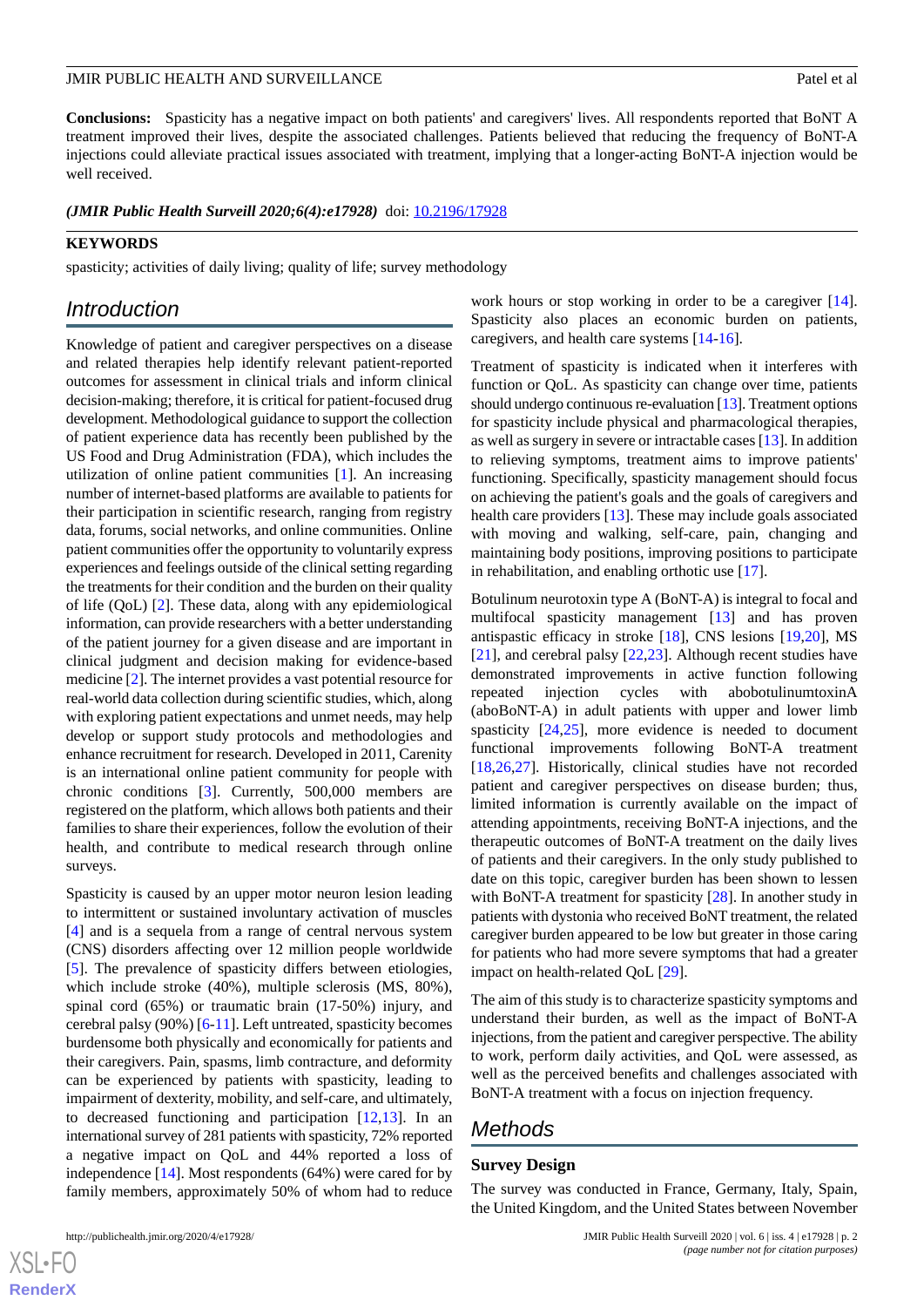10, 2017, and February 28, 2018, using an established online approach [[30-](#page-21-1)[32\]](#page-21-2). Patients or caregivers of patients with spasticity who were members of the Carenity platform were invited by email to complete a questionnaire, presented in the local language, translated by a specialized agency and reviewed by local Carenity community managers. The study methodology and questionnaire were validated by 3 neurologists (from Canada, Spain, and the United States) and 1 rehabilitation physician (from the United States). To ensure language suitability, a patient who matched the study inclusion criteria was selected via the Carenity platform and asked to proofread the questionnaire.

All questions were the same between countries except for those relating to BoNT-A formulation brand names, which were removed from the Spanish questionnaire to comply with Spanish regulations. The study had a prespecified target of 600 respondents: included 300 from the United States and 300 from Europe, determined using the Cochran formula, with *p* set at 0.5 (maximum variability), the confidence level at 95%, and a maximum margin of error between 5% and 6% for each region.

## **Survey Questionnaire**

The questionnaire comprised multiple-choice, sliding-scale, or free-text answers and consisted of 4 sections ([Multimedia](#page-19-6) [Appendix 1\)](#page-19-6). For caregivers, some questions related to the patient they cared for, whereas others related specifically to their caregiver experiences. The first section of questions collected information on the patient's/caregiver's profiles (sex, age, spasticity diagnosis and symptoms, treatments for spasticity, duration of BoNT-A treatment, BoNT-A formulation, relationship to patient, duration and frequency of caregiving). Respondents were screened out of the survey at this stage if the eligibility criteria were not met. In countries other than Spain, patients selected the BoNT-A formulation from the following list: Dysport (aboBoNT-A), Xeomin (incobotulinumtoxinA, incoBoNT-A), Botox (onabotulinumtoxinA; onaBoNT-A), or "not known." Patients in Spain were asked to state the BoNT-A treatment they were receiving (if known) in a free-text field.

The second section collected information on the impact of spasticity on the ability to work, functioning, and QoL. The third section collected information on BoNT-A treatment behavior (goals, number of injections, and retreatment) and the impact of BoNT-A injections on patients' and caregivers' QoL. The final section collected information on the potential impact of reduced BoNT-A injection frequency on patients and caregivers (assuming efficacy was maintained). The sliding-scale questions in these sections are shown in [Multimedia Appendix](#page-19-6) [1.](#page-19-6)

The responses provided by the patients or caregivers regarding the patients' condition were self-reported and were not verified by an independent rater or reviewer. Free-text responses were categorized both automatically and manually (as appropriate) by Carenity personnel, who also developed a tool to program and code the questionnaire.

## **Eligibility Criteria**

Eligible participants were adult patients  $(≥18$  years old) who self-reported as having spasticity and receiving treatment with BoNT-A for  $\geq 1$  year, and caregivers of patients meeting the survey criteria (caregivers were not those of the participating patients). Spasticity had to be due to MS, stroke, traumatic brain injury, spinal cord injury, cerebral palsy, brain tumor, or spastic paraplegia. Patients treated with oral antispasticity medications (eg, baclofen) or receiving concurrent physiotherapy (at home or in hospital) were permitted to participate.

## **Statistical Analyses**

Descriptive analyses are presented: categorical variables are presented as frequency counts and percentages. Differences in reported burden, treatment behavior, and perceived benefits of fewer injections are compared between patients by limbs affected, level of difficulty experienced due to spasticity, symptoms experienced, and treatment received (number of injections).

## **Compliance**

The study was conducted in accordance with Good Pharmacovigilance Practices Modules IV and VIII in compliance with relevant codes of conduct and data protection legislation, with no approval from the Clinical Research Ethics Committee or Independent Review Board required. All participants provided informed consent to participate and were made aware that the research was sponsored by a pharmaceutical company that manufactures a product approved for the treatment of spasticity.

## **Funding and Data Sharing**

This study was sponsored by Ipsen. Where patient data can be anonymized, Ipsen will share all data that underlie the results reported in this paper with qualified researchers who provide a valid research question. Study documents, such as the study protocol and clinical study report, are not always available. Proposals should be submitted to DataSharing@Ipsen.com and will be assessed by a scientific review board. Data are available beginning 6 months and ending 5 years after publication; after this time, only raw data may be available.

## *Results*

## **Patient Demographics and Clinical Characteristics**

Carenity invited 16,494 members (who had agreed to receive invitations to participate in questionnaires) from their community of members affected by spasticity or one of the targeted diseases to complete the survey and, of these, 3548 members started the survey ([Figure 1\)](#page-3-0). Participants were screened out of the study if they did not meet the eligibility criteria (n=2,659), and 274 participants did not complete the questionnaire.

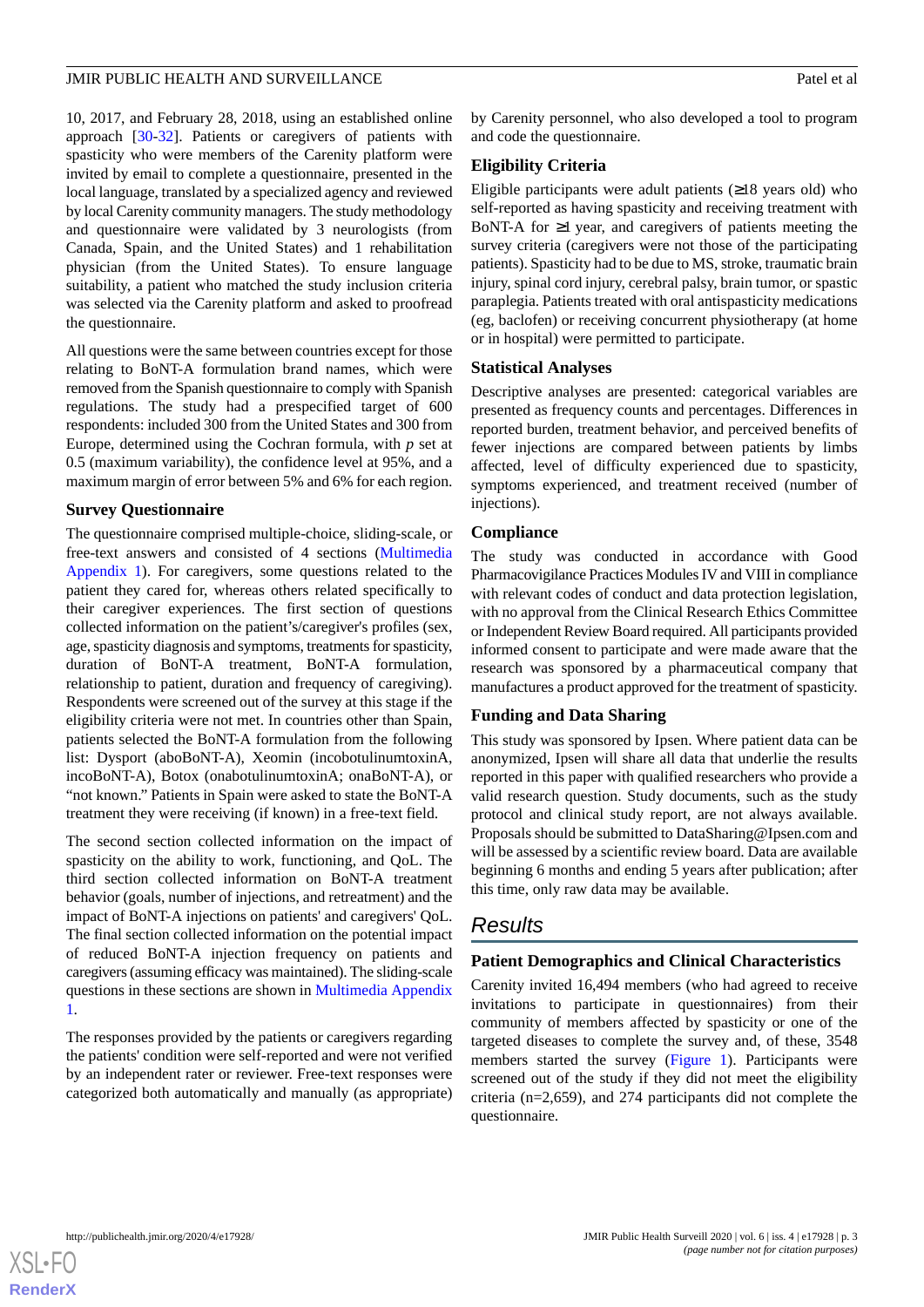<span id="page-3-0"></span>**Figure 1.** Disposition of survey respondents. \*Respondents who had agreed to receive invitations to participate in questionnaires.



In total, 615 participants completed the survey (427 patients and 188 caregivers), and the survey was closed (United States, 300/615, 49%; Europe, 315/615, 51%; [Table 1](#page-4-0)). Patients had a mean age of 41.7 (95% CI 40.6-42.8) years; 48% (206/427) were women, 51% (216/427) were men, and 1% (5/427) were transgender.

The mean age at diagnosis was 33.5 (95% CI 32.3-34.7) years, and the mean time since diagnosis was 8.3 (95% CI 7.4-9.3) years. More patients had spasticity due to MS (199/427, 47%) than other conditions ([Table 1](#page-4-0)). The proportion of patients with MS was lower in the United States (65/178, 37%) than in Europe (134/249, 54%; [Multimedia Appendix 2](#page-19-7)). The most frequent symptoms of spasticity were muscle spasms, stiffness/rigidity, and muscle pain [\(Table 1\)](#page-4-0).

The current BoNT-A treatment was onaBoNT-A for most patients (237/427, 56%), with 18% (75/427) receiving aboBoNT-A and 11% (48/427) receiving incoBoNT-A ([Table](#page-4-0) [1\)](#page-4-0). The mean time since the first BoNT-A treatment was 3.5 (95% CI 3.0-3.9) years, suggesting an average gap of 4.8 years between diagnosis and BoNT-A initiation. More patients from the participating European countries did not know which formulation they were taking (21% vs 6% for the United States; [Multimedia Appendix 2](#page-19-7)). In total, 60% (256/427) of patients were receiving concurrent oral medication (eg, muscle relaxants or baclofen), 69% (297/427) were receiving physiotherapy (35% at home, 34% in hospital), 11% (45/427) had received phenol, 9% (40/427) had received botulinum neurotoxin type B injections, and 7% (29/427) had received alcohol [\(Table 1\)](#page-4-0).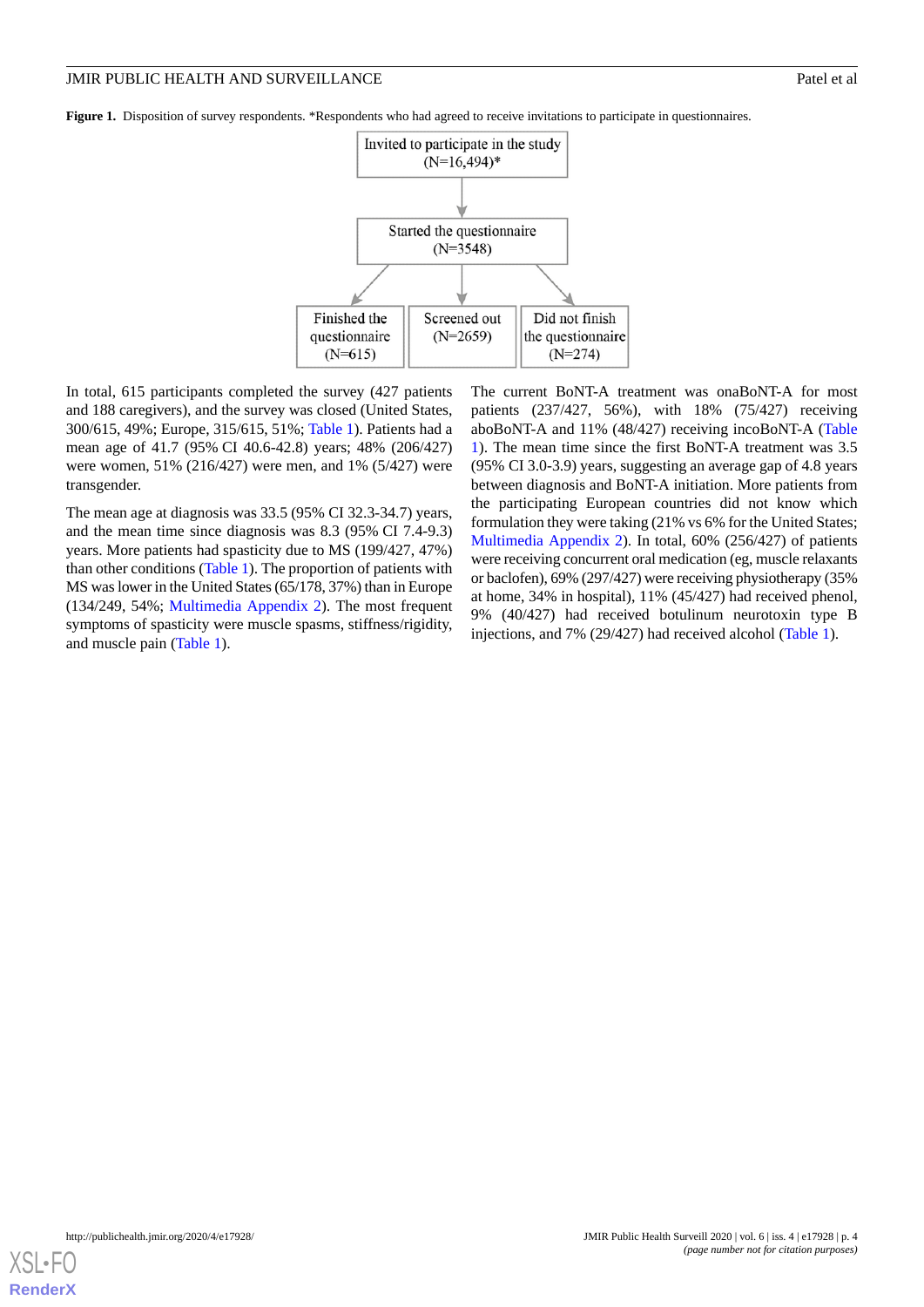<span id="page-4-0"></span>Table 1. Participant characteristics (N=615).

| Characteristic                                 | Patients $(n=427)$ | Caregivers $(n=188)$ | Caregivers' patients $(n=188)$ |
|------------------------------------------------|--------------------|----------------------|--------------------------------|
| Age in years, n (%)                            |                    |                      |                                |
| 18-30                                          | 72(17)             | 49 (26)              | 24(13)                         |
| $31 - 40$                                      | 127(30)            | 63 (34)              | 15(8)                          |
| $41 - 50$                                      | 134 (31)           | 45 (24)              | 25(13)                         |
| 51-65                                          | 79 (19)            | 27(14)               | 53 (28)                        |
| $\geq 66$                                      | 15(4)              | 4(2)                 | 71 (38)                        |
| Gender, n (%)                                  |                    |                      |                                |
| Men                                            | 216(51)            | 84 (45)              | 84 (45)                        |
| Women                                          | 206(48)            | 104(55)              | 104(55)                        |
| Transgender                                    | 5(1)               | 0(0)                 | 0(0)                           |
| Relationship of patient to caregiver, n (%)    |                    |                      |                                |
| Parent                                         | $N/A^a$            | 76 (40)              | $\rm N/A$                      |
| Another family member                          | $\rm N/A$          | 51 (27)              | $\rm N/A$                      |
| Friend                                         | N/A                | 17(9)                | $\rm N/A$                      |
| Partner                                        | $\rm N/A$          | 14(7)                | $\rm N/A$                      |
| Child                                          | $\rm N/A$          | 11(6)                | $\rm N/A$                      |
| Sibling                                        | $\rm N/A$          | 11(6)                | $\rm N/A$                      |
| Neighbor                                       | $\rm N/A$          | 6(3)                 | $\rm N/A$                      |
| Other                                          | $\rm N/A$          | 2(1)                 | $\rm N/A$                      |
| Frequency (days per week) of caregiving, n (%) |                    |                      |                                |
| ${\geq}1$                                      | $\rm N/A$          | 14(7)                | $\rm N/A$                      |
| $\geq$ 2                                       | $\rm N/A$          | 27(14)               | $\rm N/A$                      |
| $\geq 4$                                       | $\rm N/A$          | 62(33)               | $\rm N/A$                      |
| Daily                                          | $\rm N/A$          | 85 (45)              | $\rm N/A$                      |
| Duration of caregiving in years, n (%)         |                    |                      |                                |
| $<\!1$                                         | $\rm N/A$          | 11(6)                | $\rm N/A$                      |
| $1 - 3$                                        | $\rm N/A$          | 64 (34)              | $\rm N/A$                      |
| $3 - 5$                                        | $\rm N/A$          | 46(24)               | $\rm N/A$                      |
| $5 - 10$                                       | $\rm N/A$          | 45(24)               | $\rm N/A$                      |
| ${>}10$                                        | $\rm N/A$          | 22(12)               | $\rm N/A$                      |
| Cause of spasticity, n (%)                     |                    |                      |                                |
| Brain tumor                                    | 13(3)              | $\rm N/A$            | 5(3)                           |
| Cerebral palsy                                 | 31(7)              | $\rm N/A$            | 19(10)                         |
| Multiple sclerosis                             | 199 (47)           | $\rm N/A$            | 57 (30)                        |
| Spastic paraplegia                             | 41(10)             | $\rm N/A$            | 20(11)                         |
| Spinal cord injury                             | 40(9)              | $\rm N/A$            | 20(11)                         |
| Stroke                                         | 69 (16)            | $\rm N/A$            | 53 (28)                        |
| Traumatic brain injury                         | 34(8)              | $\rm N/A$            | 14(7)                          |
| Time (in years) since diagnosis, n (%)         |                    |                      |                                |
| $<3\,$                                         | 140 (33)           | $\rm N/A$            | 44 (23)                        |
| $3 - 5$                                        | 61(14)             | $\rm N/A$            | 42 (22)                        |
| $5 - 10$                                       | 79 (19)            | $\rm N/A$            | 57(30)                         |

[XSL](http://www.w3.org/Style/XSL)•FO **[RenderX](http://www.renderx.com/)**

http://publichealth.jmir.org/2020/4/e17928/ JMIR Public Health Surveill 2020 | vol. 6 | iss. 4 | e17928 | p. 5 *(page number not for citation purposes)*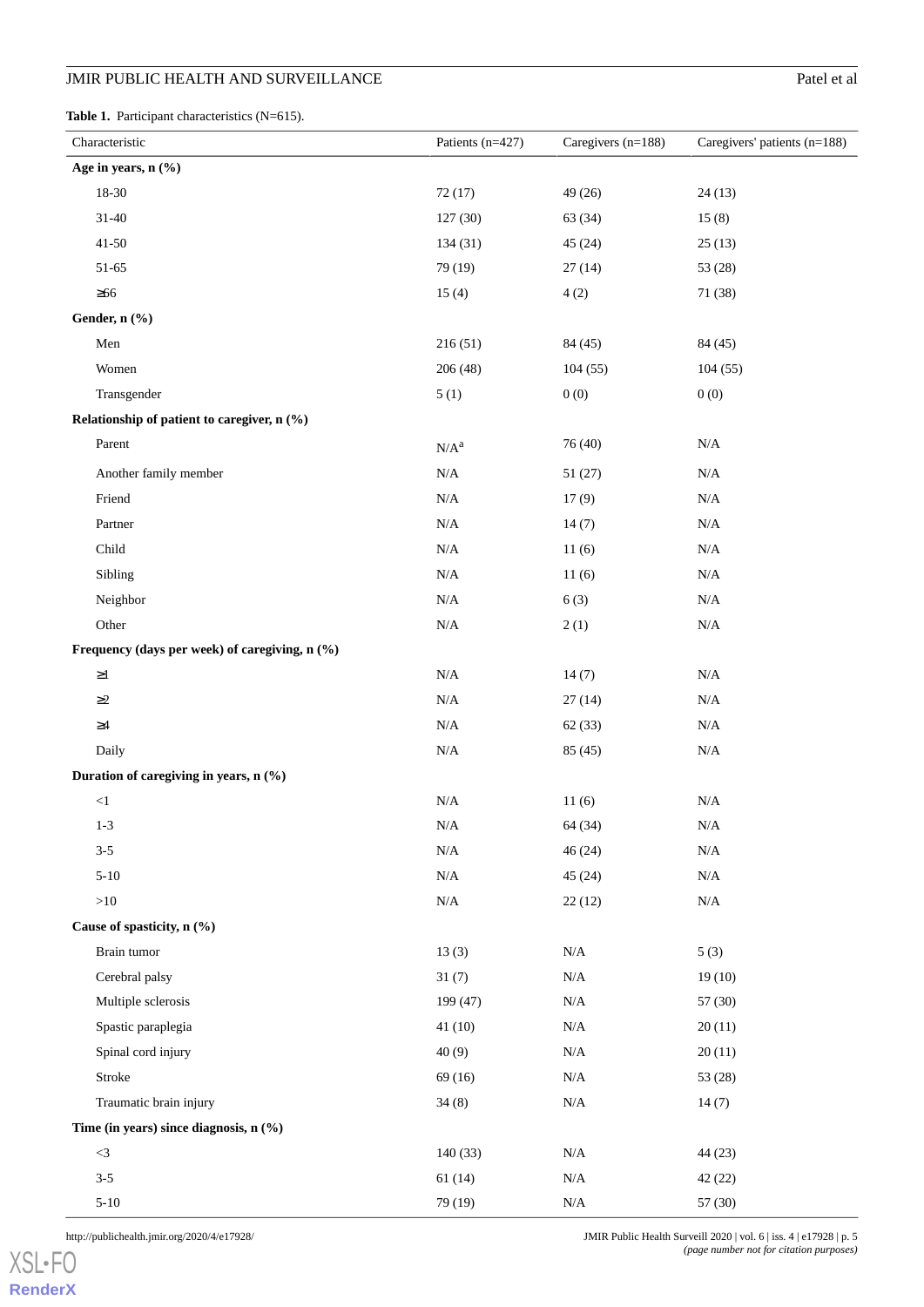| Characteristic                                             | Patients (n=427) | Caregivers (n=188) | Caregivers' patients $(n=188)$ |
|------------------------------------------------------------|------------------|--------------------|--------------------------------|
| $10-15$                                                    | 54(13)           | N/A                | 10(5)                          |
| $>15$                                                      | 74 (17)          | $\rm N/A$          | 30(16)                         |
| Not specified                                              | 19(4)            | N/A                | 5(3)                           |
| Symptoms experienced, n (%)                                |                  |                    |                                |
| Difficulties using arm(s)                                  | 194 (45)         | N/A                | 108(57)                        |
| Difficulties using legs                                    | 286 (67)         | $\rm N/A$          | 133(71)                        |
| Muscle pain                                                | 295 (69)         | $\rm N/A$          | 129(69)                        |
| Muscle spasms                                              | 308 (72)         | N/A                | 125(66)                        |
| Muscle stiffness/rigidity                                  | 295 (69)         | $\rm N/A$          | 136 (72)                       |
| Unwanted movement of the stiff limb                        | 176(41)          | $\rm N/A$          | 64 (34)                        |
| Botulinum neurotoxin type A treatment received, $\sin(96)$ |                  |                    |                                |
| AbobotulinumtoxinA                                         | 75(18)           | $\rm N/A$          | 34(18)                         |
| IncobotulinumtoxinA                                        | 48(11)           | N/A                | 19(10)                         |
| OnabotulinumtoxinA                                         | 237(56)          | $\rm N/A$          | 101(54)                        |
| Other <sup>c</sup>                                         | 3(0)             | N/A                | 0(0)                           |
| Do not know                                                | 64(15)           | $\rm N/A$          | 34(18)                         |
| Time (in years) since treatment initiation, $n$ (%)        |                  |                    |                                |
| $\leq$ 2                                                   | 203(48)          | N/A                | 68 (36)                        |
| $2 - 5$                                                    | 118 (28)         | $\rm N/A$          | 68 (36)                        |
| $5 - 10$                                                   | 61(14)           | N/A                | 40(21)                         |
| $10-15$                                                    | 29(7)            | N/A                | 8(4)                           |
| $>15$                                                      | 16(4)            | N/A                | 4(2)                           |
| Mean time since treatment initiation, years (95% CI)       | $3.5(3.0-3.9)$   | N/A                | $3.5(2.9-4.1)$                 |
| Concomitant therapy, n (%)                                 |                  |                    |                                |
| Alcohol injections                                         | 29(7)            | $\rm N/A$          | 8(4)                           |
| Botulinum B injections                                     | 40(9)            | $\rm N/A$          | 24(13)                         |
| Intrathecal baclofen injections                            | 37(9)            | $\rm N/A$          | 17(9)                          |
| Phenol injections                                          | 45(11)           | $\rm N/A$          | 13(7)                          |
| Oral medications <sup>d</sup>                              | 256(60)          | $\rm N/A$          | 109(58)                        |
| Physiotherapy at home                                      | 151(35)          | $\rm N/A$          | 78 (41)                        |
| Physiotherapy at hospital/clinic                           | 146 (34)         | $\rm N/A$          | 56 (30)                        |
| Self-rehabilitation (home-based)                           | 79 (19)          | $\rm N/A$          | 65(35)                         |
| Other                                                      | 2(0)             | N/A                | 0(0)                           |

<sup>a</sup>N/A: Not applicable.

bSelf-reported.

[XSL](http://www.w3.org/Style/XSL)•FO **[RenderX](http://www.renderx.com/)**

<sup>c</sup>For respondents from Spain only, brand names given were Bocouture, Lantox, and Azzalure.

<sup>d</sup>Eg, muscle relaxants, baclofen.

## **Caregiver Profiles**

The mean age of caregivers was 38.6 (95% CI 36.9-40.2) years; 55% (104/188) were women and 45% (84/188) were men [\(Table](#page-4-0) [1](#page-4-0)). The mean duration of caregiving was reported as 4.9 (95% CI 4.1-5.7) years, with 12% (22/188) providing care for ≥10 years. Most caregivers (147/188, 78%) provided care either every day

(85/188, 45%) or for ≥4 days a week (62/188, 33%). The patient was a parent of the caregiver in 40% (76/188) of cases, with the remainder being another family member, a friend, a partner, a neighbor, or other. The mean age of caregivers was highest in those providing care for patients with stroke (41.7 years; 95% CI 38.7-44.7) and lowest for traumatic brain injury (35.2 years; 95% CI 30.2-40.2). For MS—the most common cause of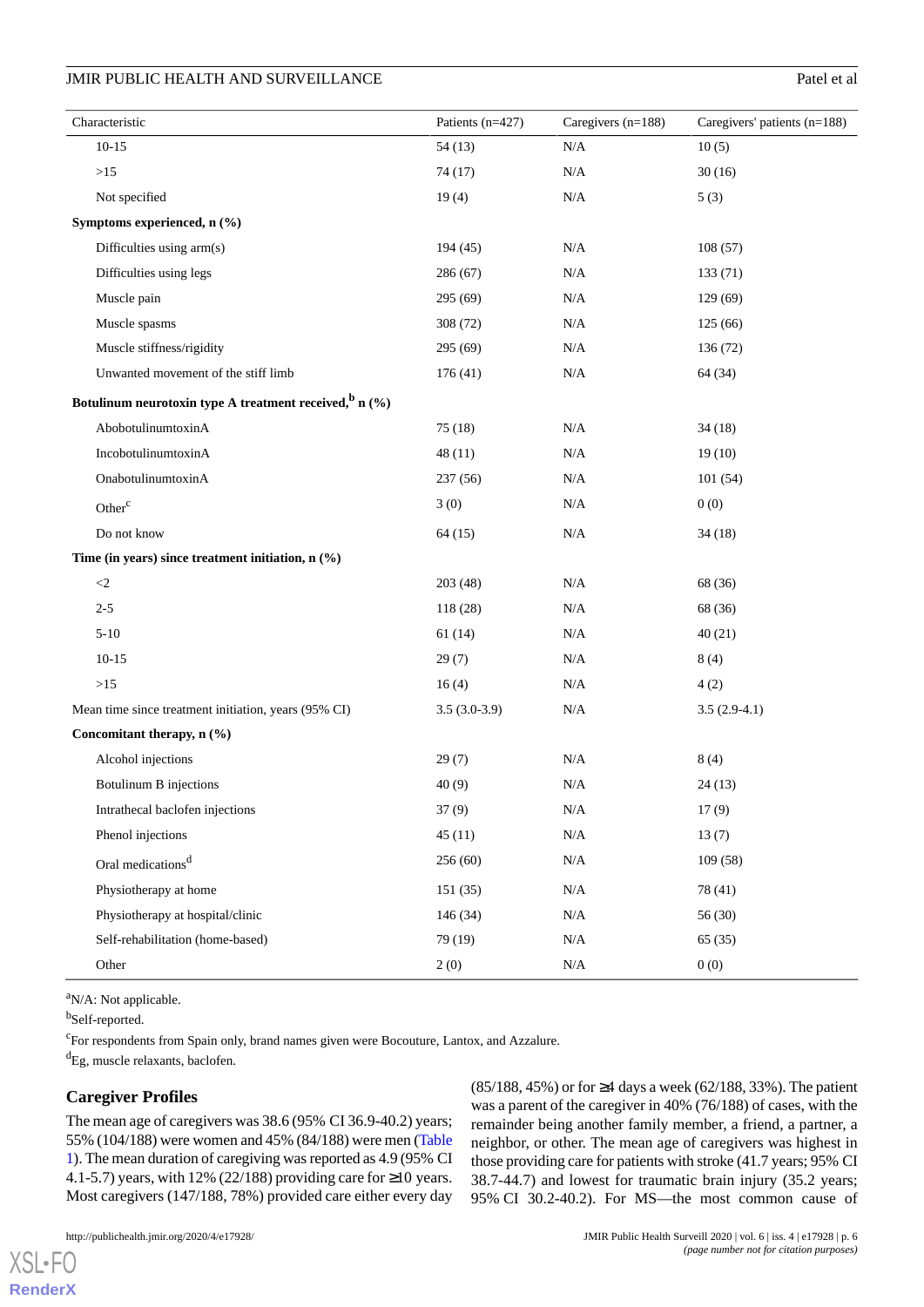spasticity in this study—caregivers had a mean age of 37.6 (95% CI 34.7-40.6) years.

Caregiver profiles were similar in Europe and the United States, although the latter appeared to spend more time each week in their caregiving role [\(Multimedia Appendix 2](#page-19-7)).

### **Burden of Spasticity**

#### *Employment*

Overall, of the 427 patients, 412 patients (96%) were aged  $<$  65 years; 69% (284/412) were employed, 1% (6/412) were full-time students, and 30% (122/412) were unemployed ([Table](#page-7-0) [2\)](#page-7-0). Among patients aged <65 years, 44% (181/412) reported

that their condition had an impact on their professional status, 22% (91/412) reported having to work part-time, and 22% (90/412) were unable to work [\(Table 2\)](#page-7-0).

Most caregivers (184/188, 98%) were also aged <65 years. Of these, 29% (53/184) reported that caring for their patient had an impact on their own professional status, including 21% (38/184) who reported having to take a part-time job and 8% (15/184) who did not work in order to take care of their patient ([Table 2](#page-7-0)).

Compared with the participating European countries, more caregivers in the United States changed their working situation to care for the patient ([Table 3](#page-9-0)).

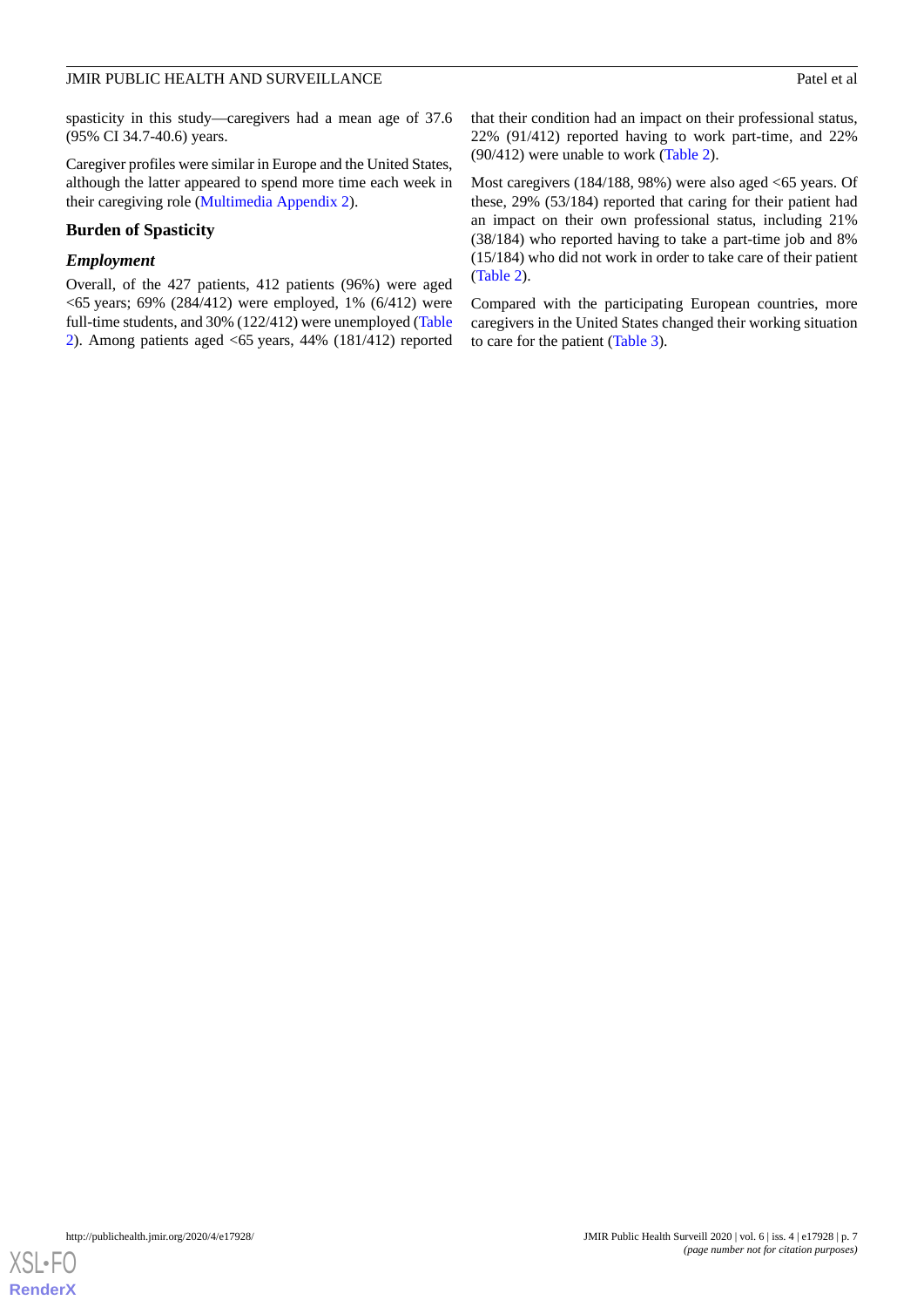<span id="page-7-0"></span>Table 2. Burden of spasticity and botulinum neurotoxin type A (BoNT-A) treatment, and the perceived benefits of fewer BoNT-A treatments, for patients and caregivers (N=615).

| Variables                                                                              | Patients (N=427) | Caregivers (N=188) |
|----------------------------------------------------------------------------------------|------------------|--------------------|
| Employment <sup>a</sup> , n (%)                                                        | $n = 412$        | $n = 184$          |
| Full-time                                                                              | 175 (43)         | 98 (53)            |
| Part-time, due to condition/caregiving                                                 | 91(22)           | 38(21)             |
| Do not work due to condition/caregiving                                                | 90(22)           | 15(8)              |
| Part-time, not due to condition/caregiving                                             | 18(4)            | 16(9)              |
| Do not work, not due to condition/caregiving                                           | 32(8)            | 8(4)               |
| Full-time student                                                                      | 6(1)             | 7(4)               |
| Other                                                                                  | 0(0)             | 2(1)               |
| Impact of spasticity on time spent at work <sup>a</sup> , n $(\%)$                     | $n=412$          | $n=184$            |
| Impact                                                                                 | 181 (44)         | 53 (29)            |
| No impact                                                                              | 231 (56)         | 129(70)            |
| Other                                                                                  | 0(0)             | 2(1)               |
| Time off work due to BoNT-A injection <sup>b</sup> , n (%)                             | $n = 285$        | $n=156$            |
| Never                                                                                  | 64(22)           | 25(16)             |
| Sometimes                                                                              | 149 (52)         | 96(62)             |
| Often                                                                                  | 39(14)           | 25(16)             |
| Always                                                                                 | 33(12)           | 10(6)              |
| Number of days taken off work per year due to BoNT-A injection <sup>b</sup> , n $(\%)$ | $n=216$          | $n=121$            |
| $\leq$ 2                                                                               | 51(24)           | 21(17)             |
| $3-4$                                                                                  | 52(24)           | 38(31)             |
| $5-9$                                                                                  | 64(30)           | 26(22)             |
| $10-15$                                                                                | 26(12)           | 18(15)             |
| $>15$                                                                                  | 23(11)           | 18(15)             |
| Cost $(\mathbf{\epsilon}^c)$ per treatment, n $(\%)$                                   | $n=330$          | $n=153$            |
| $0 - 10$                                                                               | 27(8)            | 15(10)             |
| $10-30$                                                                                | 47(14)           | 30(20)             |
| $30 - 50$                                                                              | 27(8)            | 14(9)              |
| 50-100                                                                                 | 41(12)           | 35(23)             |
| 100-300                                                                                | 84 (26)          | 43 (28)            |
| >300                                                                                   | 104(32)          | 16(10)             |
| Out-of-pocket costs <sup>d</sup> , n (%)                                               | $n=427$          | $n=188$            |
| Consultations                                                                          | 153 (36)         | 61(32)             |
| Parking                                                                                | 183 (43)         | 82 (44)            |
| Transportation                                                                         | 235(55)          | 114(61)            |
| Treatments                                                                             | 165(39)          | 50(27)             |
| Reduced salary <sup>b</sup>                                                            | 99(23)           | 63 (34)            |
| Other <sup>e</sup>                                                                     | 2(0)             | 0(0)               |
| None                                                                                   | 83 (19)          | 32(17)             |
| 3 most important perceived benefits of fewer treatments, n (%)                         | $n = 427$        | $n=188$            |
| Longer periods with improved mobility                                                  | 196 (46)         | N/A <sup>f</sup>   |

[XSL](http://www.w3.org/Style/XSL)•FO **[RenderX](http://www.renderx.com/)**

http://publichealth.jmir.org/2020/4/e17928/ JMIR Public Health Surveill 2020 | vol. 6 | iss. 4 | e17928 | p. 8 *(page number not for citation purposes)*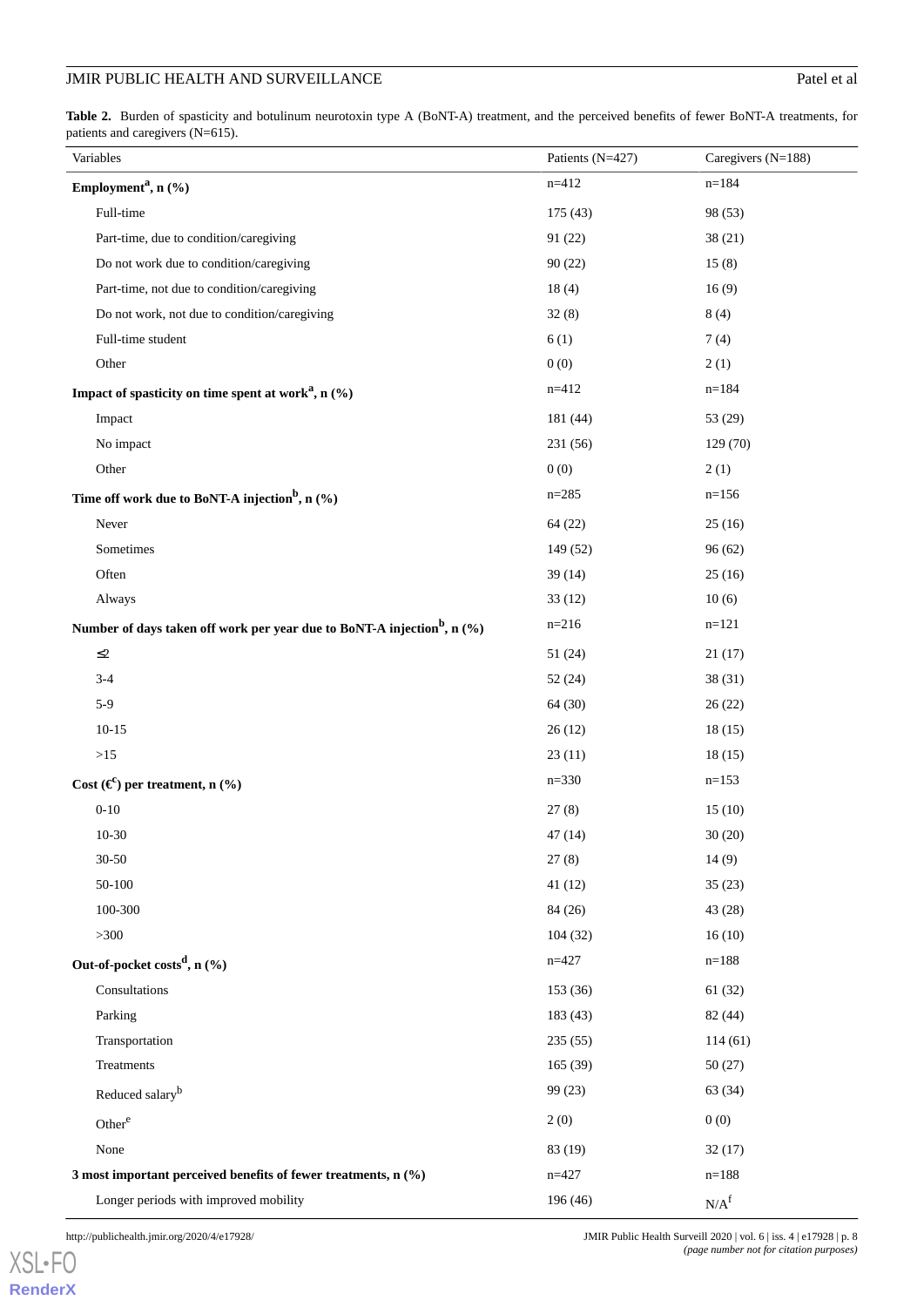| Variables                                      | Patients (N=427) | Caregivers $(N=188)$ |
|------------------------------------------------|------------------|----------------------|
| Longer periods not worrying about symptoms     | 169(40)          | 124(66)              |
| More self-confidence                           | 120(28)          | N/A                  |
| Less impact on work activities                 | 115(27)          | 92 (49)              |
| More quality time with family and friends      | 110(26)          | 103(55)              |
| Higher self-esteem                             | 106(25)          | N/A                  |
| Less dependence on others                      | 94 (22)          | N/A                  |
| Less logistical burden                         | 117(27)          | 100(53)              |
| Reliving my fear of injections less frequently | 79 (19)          | N/A                  |
| Less financial burden                          | 1(0)             | 2(1)                 |
| Improved quality of life                       | N/A              | 1(1)                 |
| I would not experience any benefits            | 14(3)            | 6(3)                 |

<sup>a</sup>Only including participants who are younger than 65 years of age.

<sup>b</sup>Among those who worked part-time or full-time or answered "other" (patients, n=285; caregivers, n=156); the corresponding percentages are 35% and 40%, respectively.

<sup>c</sup>A currency exchange rate of eur  $1 \in US $1.18$  is applicable.

 $d$ Only including patients (n=330) and caregivers (n=153) who have to pay something for BoNT-A injections (excluding 14 patients and 3 caregivers who did not answer).

e<sub>Food</sub> for patient or driver.

f<sub>N/A:</sub> not applicable.

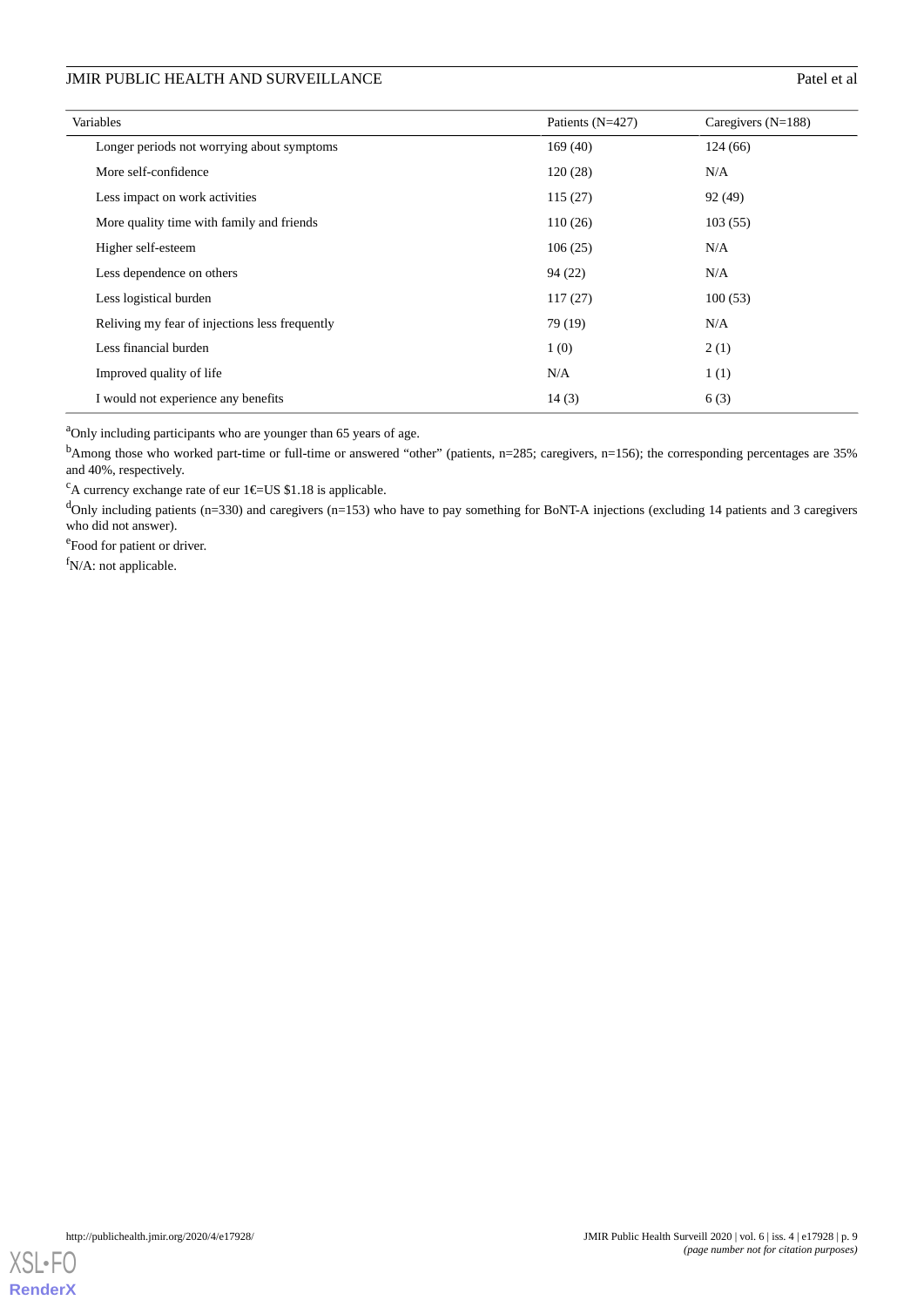<span id="page-9-0"></span>Table 3. Burden of spasticity and botulinum neurotoxin type A (BoNT-A) treatment, and the perceived benefits of fewer BoNT-A treatments, for patients and caregivers in Europe and the United States (N=615).

| Variables                                                          |           |            | Patients & caregivers in Europe (N=315) Patients & caregivers in the United States (N=300) |            |  |
|--------------------------------------------------------------------|-----------|------------|--------------------------------------------------------------------------------------------|------------|--|
|                                                                    | Patients  | Caregivers | Patients                                                                                   | Caregivers |  |
| Employment <sup>a</sup> , n (%)                                    | $n = 239$ | $n=65$     | $n=173$                                                                                    | $n=119$    |  |
| Full-time                                                          | 92 (38)   | 38(58)     | 83 (48)                                                                                    | 60(50)     |  |
| Part-time, due to condition/caregiving                             | 48 (20)   | 10(15)     | 43(25)                                                                                     | 28(24)     |  |
| Do not work, due to condition/caregiving                           | 60(25)    | 3(5)       | 30(17)                                                                                     | 12(10)     |  |
| Part-time, not due to condition/caregiving                         | 10(4)     | 7(11)      | 8(5)                                                                                       | 9(8)       |  |
| Do not work, not due to condition/caregiving                       | 27(11)    | 0(0)       | 5(3)                                                                                       | 8(7)       |  |
| Full-time student                                                  | 2(1)      | 6(9)       | 4(2)                                                                                       | 1(1)       |  |
| Other                                                              | 0(0)      | 1(2)       | 0(0)                                                                                       | 1(1)       |  |
| Impact of spasticity on time spent at work <sup>a</sup> , n $(\%)$ | $n=239$   | $n=65$     | $n=173$                                                                                    | $n=119$    |  |
| Impact                                                             | 108(45)   | 13(20)     | 73 (42)                                                                                    | 40(34)     |  |
| No impact                                                          | 131(55)   | 51 (78)    | 100(58)                                                                                    | 78 (66)    |  |
| Other                                                              | 0(0)      | 1(2)       | 0(0)                                                                                       | 1(1)       |  |
| Time off work due to BoNT-A injection <sup>b</sup> , n $(\%)$      | $n=150$   | $n = 57$   | $n=135$                                                                                    | $n=99$     |  |
| Never                                                              | 38(25)    | 7(12)      | 26(19)                                                                                     | 18(18)     |  |
| Sometimes                                                          | 70(47)    | 39(68)     | 79 (59)                                                                                    | 57 (58)    |  |
| Often                                                              | 18(12)    | 9(16)      | 21(16)                                                                                     | 16(16)     |  |
| Always                                                             | 24(16)    | 2(4)       | 9(7)                                                                                       | 8(8)       |  |
| Number of days taken off work per year due to                      | $n=109$   | $n = 47$   | $n=107$                                                                                    | $n = 81$   |  |
| BoNT-A injection <sup>b</sup> , n $(\%)$                           |           |            |                                                                                            |            |  |
| $\leq$ 2                                                           | 29(27)    | 11(23)     | 22(21)                                                                                     | 10(12)     |  |
| $3-4$                                                              | 25(23)    | 9(19)      | 27(25)                                                                                     | 29(36)     |  |
| $5-9$                                                              | 30(28)    | 9(19)      | 34(32)                                                                                     | 17(21)     |  |
| $10-15$                                                            | 12(11)    | 11(23)     | 14(13)                                                                                     | 7(9)       |  |
| >15                                                                | 13(12)    | 7(15)      | 10(9)                                                                                      | 18(22)     |  |
| Cost $(\mathfrak{E})$ per treatment, n $(\%)$                      | $n=180$   | $n = 54$   | $n=150$                                                                                    | $n = 99$   |  |
| $0 - 10$                                                           | 20(11)    | 9(17)      | 7(5)                                                                                       | 6(6)       |  |
| $10-30$                                                            | 30(17)    | 10(19)     | 17(11)                                                                                     | 20(20)     |  |
| $30 - 50$                                                          | 14(8)     | 5(9)       | 13(9)                                                                                      | 9(9)       |  |
| 50-100                                                             | 18(10)    | 13(24)     | 23(15)                                                                                     | 22(22)     |  |
| 100-300                                                            | 38(21)    | 11(20)     | 46(31)                                                                                     | 32(32)     |  |
| >300                                                               | 60(33)    | 6(11)      | 44 (29)                                                                                    | 10(10)     |  |
| Out-of-pocket costs <sup>d</sup> , n $(\%)$                        | $n = 249$ | $n=66$     | $n=178$                                                                                    | $n=122$    |  |
| Consultations                                                      | 64(26)    | 17(26)     | 89 (50)                                                                                    | 44 (36)    |  |
| Parking                                                            | 105(24)   | 34(52)     | 78 (44)                                                                                    | 48 (39)    |  |
| Transportation                                                     | 130(52)   | 41(62)     | 105(59)                                                                                    | 73 (60)    |  |
| Treatments                                                         | 66 (27)   | 15(23)     | 99 (56)                                                                                    | 35(29)     |  |
| Reduced salary <sup>b</sup>                                        | 34(14)    | 21(32)     | 65 (37)                                                                                    | 42(34)     |  |
| Other <sup>e</sup>                                                 | 0(0)      | 0(0)       | 2(1)                                                                                       | 0(0)       |  |
| None                                                               | 62(25)    | 11(17)     | 21(12)                                                                                     | 21(17)     |  |

[XSL](http://www.w3.org/Style/XSL)•FO **[RenderX](http://www.renderx.com/)**

http://publichealth.jmir.org/2020/4/e17928/ JMIR Public Health Surveill 2020 | vol. 6 | iss. 4 | e17928 | p. 10 *(page number not for citation purposes)*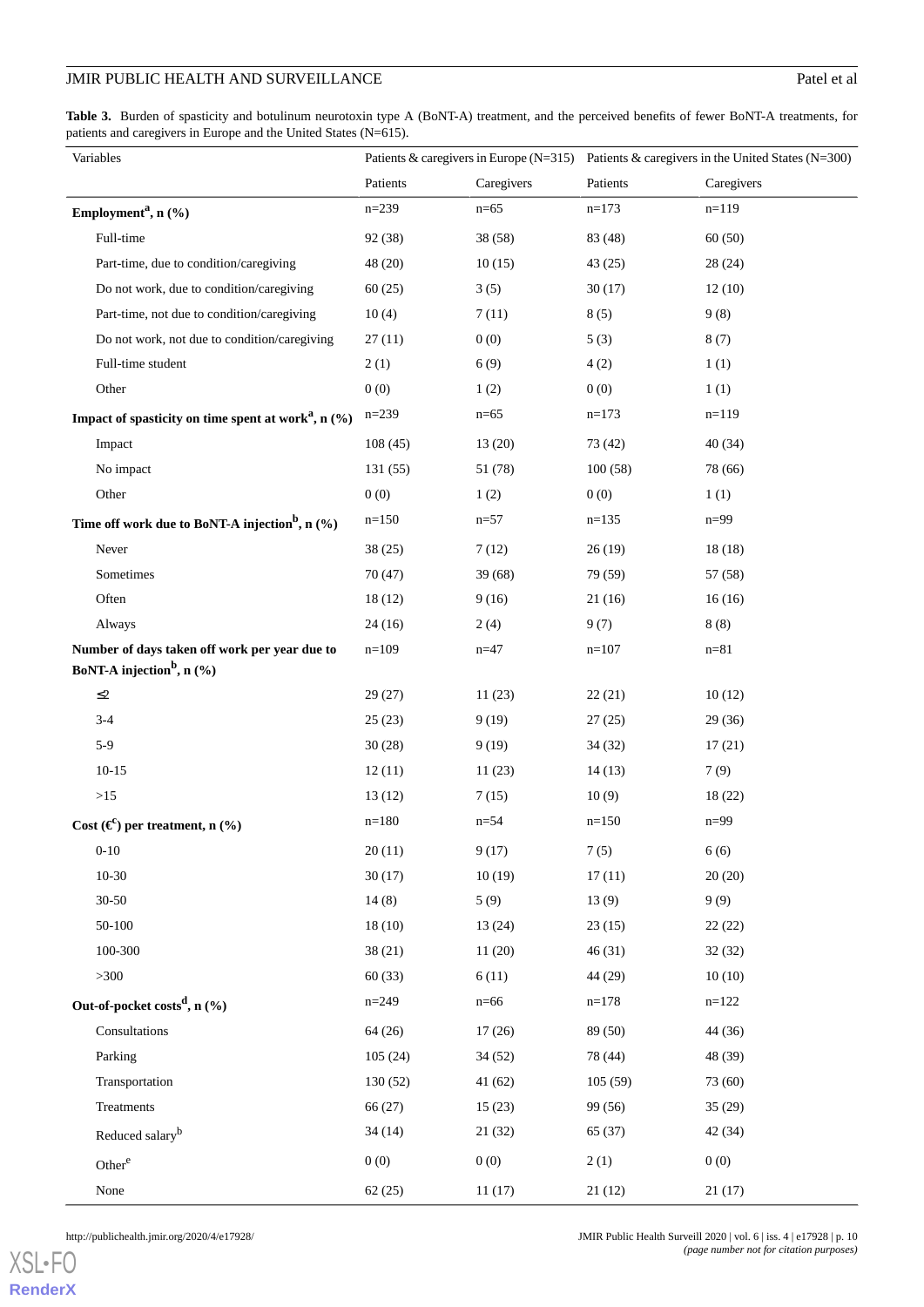| Variables                                                                       | Patients & caregivers in Europe $(N=315)$ |                  | Patients & caregivers in the United States $(N=300)$ |            |  |
|---------------------------------------------------------------------------------|-------------------------------------------|------------------|------------------------------------------------------|------------|--|
|                                                                                 | Caregivers<br>Patients                    |                  | Patients                                             | Caregivers |  |
| 3 most important perceived benefits of fewer<br>treatments, $n$ $(\frac{9}{6})$ | $n=249$                                   | $n=66$           | $n=178$                                              | $n=122$    |  |
| Longer periods with improved mobility                                           | 118 (47)                                  | N/A <sup>f</sup> | 78 (44)                                              | N/A        |  |
| Longer periods not worrying about symptoms                                      | 94 (38)                                   | 41(62)           | 75 (42)                                              | 83 (68)    |  |
| More self-confidence                                                            | 68 (27)                                   | N/A              | 52 (29)                                              | N/A        |  |
| Less impact on work activities                                                  | 60(24)                                    | 30(45)           | 55 (31)                                              | 62(51)     |  |
| More quality time with family and friends                                       | 51 (20)                                   | 32(48)           | 59 (33)                                              | 71 (58)    |  |
| Higher self-esteem                                                              | 53 (21)                                   | N/A              | 53(30)                                               | N/A        |  |
| Less dependence on others                                                       | 48 (19)                                   | N/A              | 46(26)                                               | N/A        |  |
| Less logistical burden                                                          | 75 (30)                                   | 31(47)           | 42(24)                                               | 69 (57)    |  |
| Reliving my fear of injections less frequently                                  | 50(20)                                    | N/A              | 29(16)                                               | N/A        |  |
| Less financial burden                                                           | 0(0)                                      | 0(0)             | 1(1)                                                 | 2(2)       |  |
| Improved quality of life                                                        | N/A                                       | 0(0)             | N/A                                                  | 1(1)       |  |
| I would not experience any benefits                                             | 11 $(4)$                                  | 2(3)             | 3(2)                                                 | 4(3)       |  |

<sup>a</sup>Only including participants who are younger than 65 years of age.

 $<sup>b</sup>$ Of 441 participants (patients, n=285; caregivers, n=156) who worked part-time or full-time or answered "other."</sup>

<sup>c</sup>A currency exchange rate of eur 1 $E$ US \$1.18 is applicable.

 $d$ Only including patients (n=330) and caregivers (n=153) who have to pay something for BoNT-A injections (excluding 14 patients and 3 caregivers who did not answer).

e<br>Food for patient and/or driver.

 $f_{N/A}$ : not applicable.

## *Daily Living and Quality of Life*

Scores for the difficulties associated with daily living because of spasticity, as reported by patients, are shown in [Figure 2](#page-11-0). All median scores were  $\geq 5.0$ , and the task most affected was carrying things.

At least 85% (364/427) of patients experienced difficulties in ≥1 aspect of daily living; aspects most frequently affected were

the ability to carry something (418/427, 98%), walking (414/427, 97%), performing daily tasks (410/427, 96%), and driving (403/427, 94%). Patients with >2 affected limbs experienced the most difficulties with daily living, with 91% (114/125) of patients experiencing 7 difficulties. Patients whose lower limbs only were affected experienced the fewest difficulties, with only 47% (39/83) of patients experiencing 7 difficulties.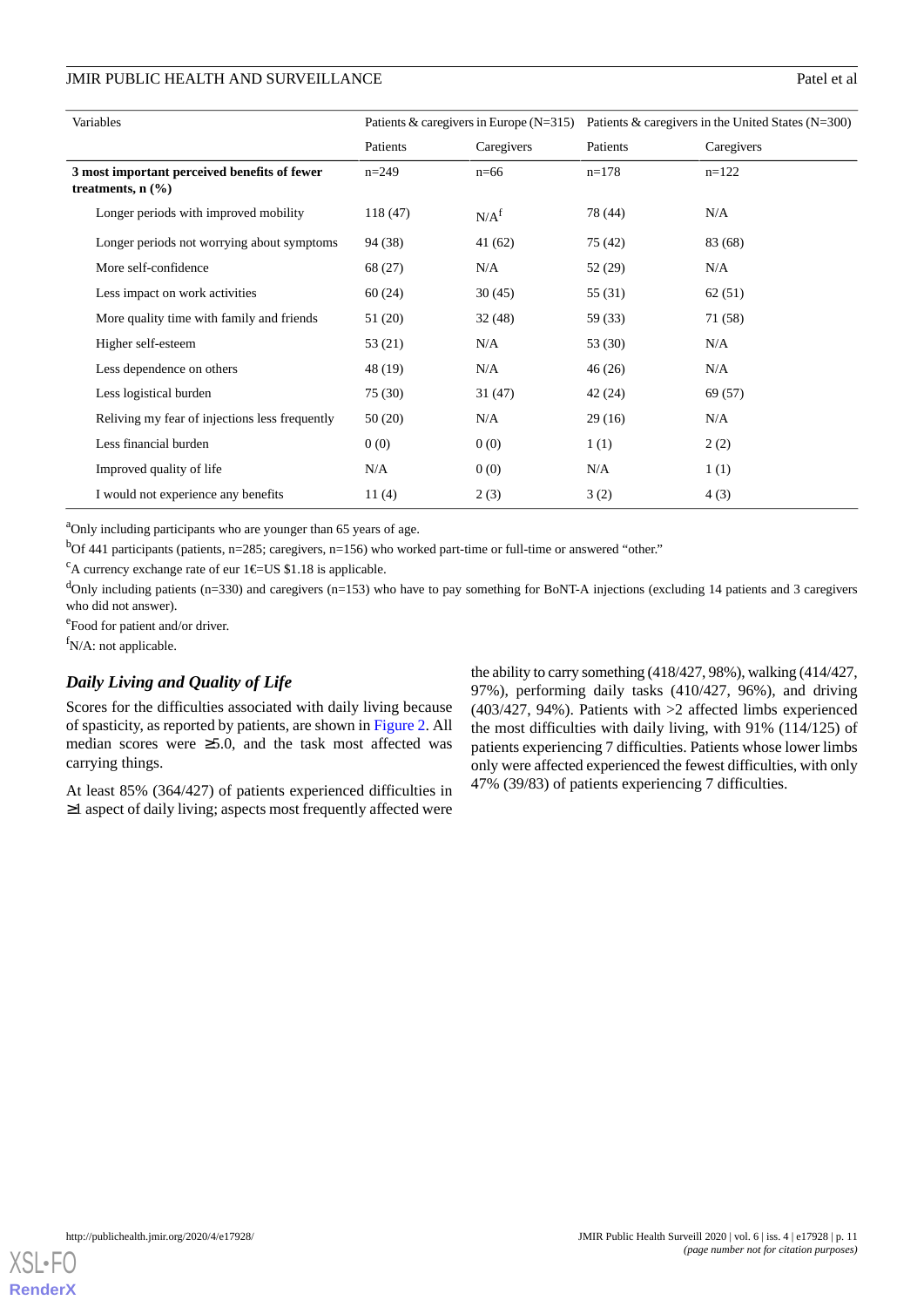<span id="page-11-0"></span>**Figure 2.** Patient responses on the impact of spasticity on the patients' (A) ability to perform everyday tasks ("For each of the following items, please assess the level of difficulty you experience due to your spasticity," on a scale of 0=no disability to 10=severe disability) and (B) quality of life ("Please assess to what extent spasticity affects your life," on a scale of 0=no impact to 10=a great impact; n=427).



Scores for the impact of spasticity on patients' QoL are shown in [Figure 2](#page-11-0). All median scores were  $\geq 7.0$ , with professional life, overall QoL, sexual life, and self-esteem being most affected. At least 89% (381/427) of patients reported that spasticity affected  $\geq 1$  aspect of their QoL, with leisure (419/427, 98%) and overall QoL (420/427, 98%) being most affected.

Scores for impact on daily living and QoL reported by caregivers (on behalf of patients) are summarized in [Figure 3.](#page-12-0) Caregivers gave slightly higher scores than patients for difficulties with daily living.

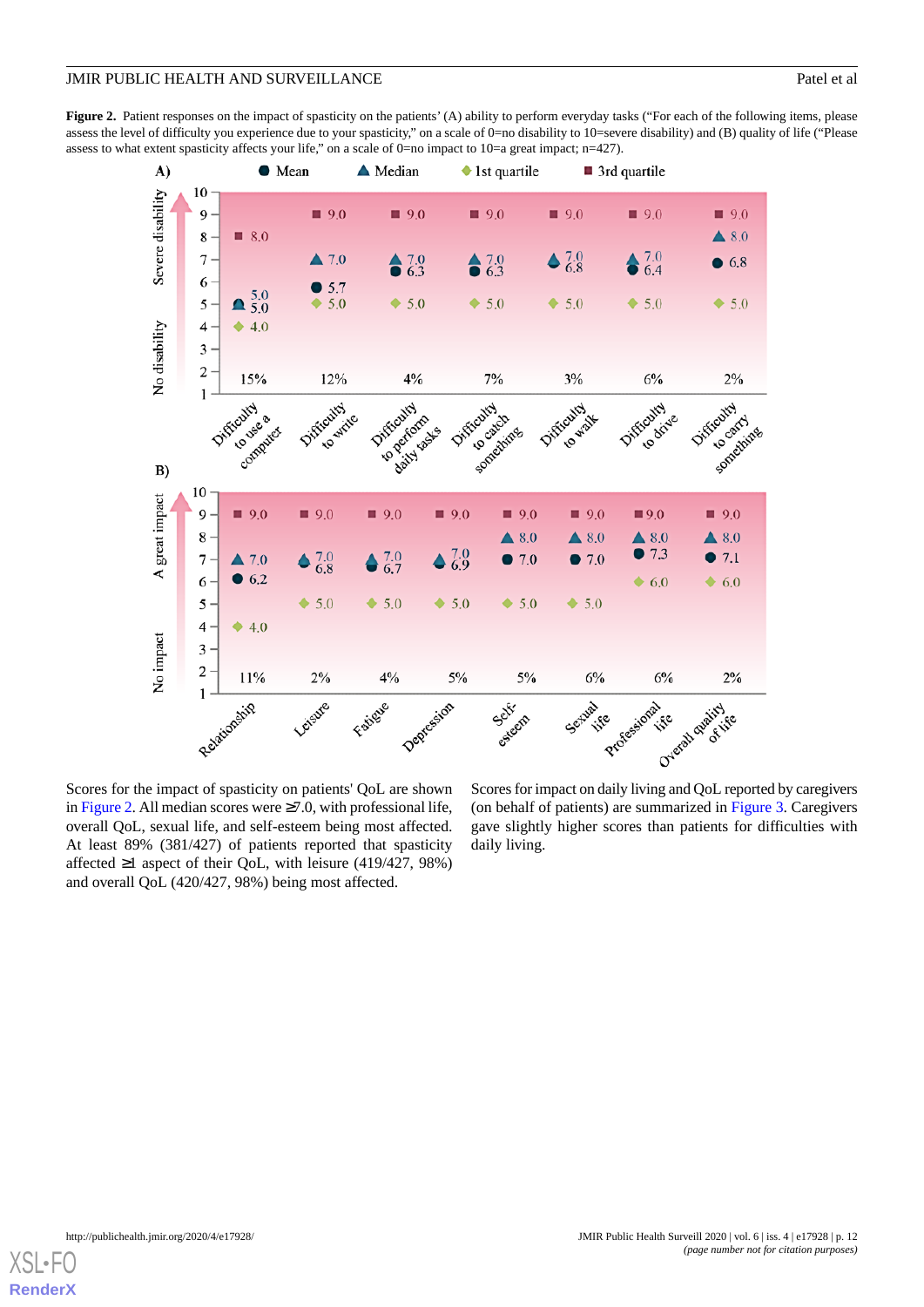<span id="page-12-0"></span>Figure 3. Caregiver responses on the impact of spasticity on the patients' (A) daily life ("For each of the following items, please assess the level of difficulty you experience due to your spasticity," on a scale of 0=no disability to 10=severe disability) and (B) quality of life ("Please assess to what extent spasticity affects your life," on a scale of 0=no difficulty to 10=great difficulty; n=188).



## *BoNT-A Treatment Behavior*

The median  $(25<sup>th</sup>$  percentile-75<sup>th</sup> percentile) number of patient-reported injections per year was 4.0 (3.0-6.0; 26% of patients received ≥6 injections per year) and was consistent across primary conditions, ranging from 4.0 (3.0-4.0, cerebral palsy) to 5.0 (4.0-8.0, traumatic brain injury), with the exception of brain tumors, which had very few respondents (13/427) and

a median  $(25<sup>th</sup>$  percentile-75<sup>th</sup> percentile) number of reported injections per year of 3.0 (2.0-3.0). Patients receiving  $\langle 3 \rangle$ injections per year reported fewer difficulties, and the number of injections per year was not related to the number of affected limbs [\(Figure 4\)](#page-13-0). The median  $(25<sup>th</sup>$  percentile-75<sup>th</sup> percentile) number of injections per year was the same between formulations of BoNT-A (4.0, 3.0-6.0, for onaBoNT-A, incoBoNT-A, and aboBoNT-A).

[XSL](http://www.w3.org/Style/XSL)•FO **[RenderX](http://www.renderx.com/)**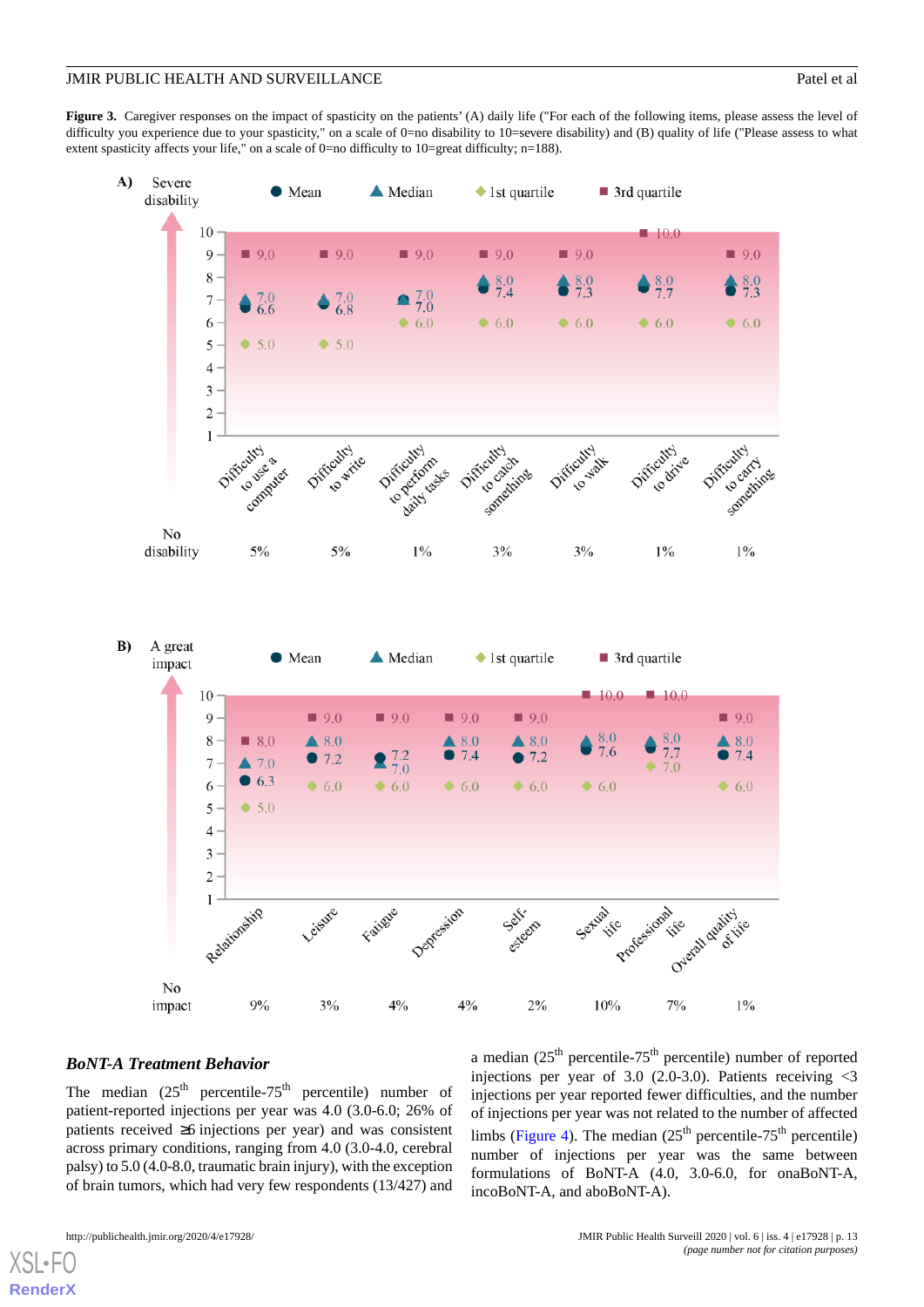<span id="page-13-0"></span>Figure 4. Patient responses to (A) the number of difficulties in activities of daily living, according to the number of botulinum neurotoxim type A (BoNT-A) injections received each year ["On average, how many BoNT-A treatments do you receive per year (numeric response)?" "For each of the following items, please assess the level of difficulty you experience due to your spasticity" (scale, 0=no difficulty and 10=severe difficulty)] and (B) the number of limbs affected according to the number of BoNT-A injections received each year ["In which (how many) limbs do you experience spasticity symptoms (multiple-choice response)?" "On average, how many BoNT-A treatments do you receive per year (numeric response)"](n=427).  $P =$  percentile.



Most patients (371/427, 87%) and caregivers (151/188, 80%) reported that treatment goals were discussed with doctors. The majority of patients (359/427, 84%) also indicated that retreatment was planned immediately after a treatment. This depended on the number of injections per year; retreatment was *not* planned in 41% (32/79) of patients receiving <3 injections

 $XS$  • FC **[RenderX](http://www.renderx.com/)**

http://publichealth.jmir.org/2020/4/e17928/ JMIR Public Health Surveill 2020 | vol. 6 | iss. 4 | e17928 | p. 14 *(page number not for citation purposes)*

injections per year, 5% (5/96) of patients receiving 4 injections per year, 11% (5/44) of patients receiving 5 injections per year, 6% (3/50) of patients receiving 6 injections per year, and 5% (3/63) of patients receiving >6 injections per year. In approximately one-third of cases (108/359), earlier retreatment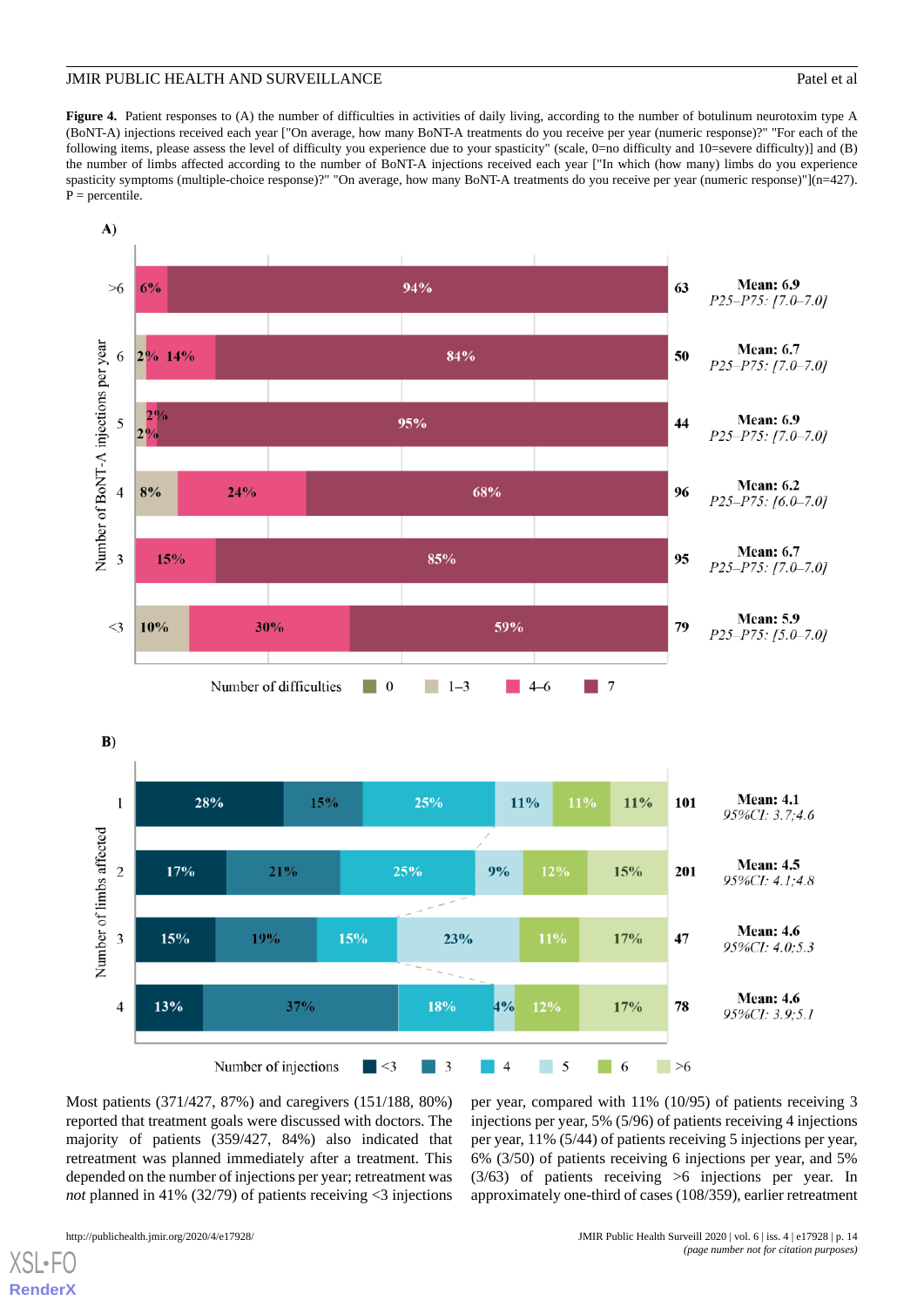sometimes had to be arranged due to spasticity symptoms, and in 9% (33/359) of cases, patients would have liked to have had earlier retreatment than scheduled, but this was not possible. Among those patients who received >6 injections per year, 38% (24/63) reported that they had to receive earlier retreatment due to spasticity symptoms, whereas for those patients who received

<3 injections per year, only 9% (7/79) reported that they had to receive earlier retreatment due to spasticity symptoms ([Figure](#page-14-0) [5\)](#page-14-0). Caregiver responses for retreatment planning according to the number of BoNT-A treatments per year are presented in [Figure 5](#page-14-0).

<span id="page-14-0"></span>**Figure 5.** How A) patients (n=427) and B) caregivers (n=109) plan the next treatment date by the number of botulinum neurotoxin A (BoNT-A) treatments received per year ("Do you plan the next treatment date immediately after you get your injections of BoNT-A with your doctor (single-choice response)?" "On average, how many BoNT-A treatments do you receive per year (numeric response)?").



 $XS$ l • FC **[RenderX](http://www.renderx.com/)**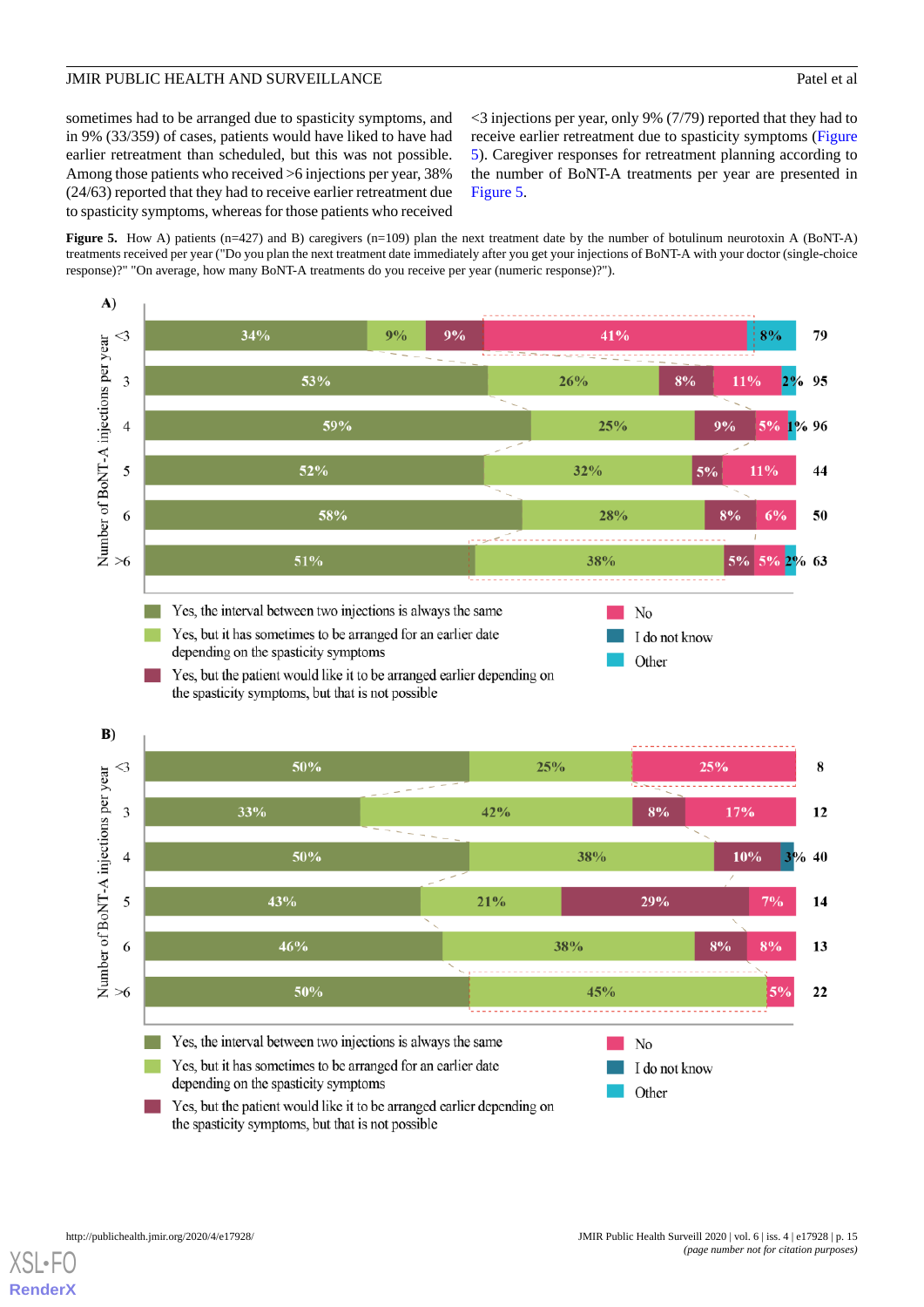## **Burden of Receiving BoNT-A Injections**

#### *Employment*

The majority of employed patients (221/285, 78%) and caregivers (131/156, 84%) had to take time off from employment (defined as any part of a working day) for BoNT-A treatment, and >50% of patients and caregivers took ≥5 days off per year ([Table 2](#page-7-0)).

As expected, the number of days patients took off work to receive injections appeared to increase with the number of injections per year. Of the 32 patients who received <3 injections per year, 38% (12/32) required ≥3 days off work, compared with 73% (24/33) of patients who received 3 injections per year, 74% (32/43) of patients who received 4 injections per year, 90% (27/30) of patients who received 5 injections per year, 85% (29/34) of patients who received 6 injections per year, and 93% (41/44) of patients who received >6 injections per year.

#### *Issues Associated With BoNT-A Treatment*

At least 73% (312/427) of patients reported issues with BoNT-A treatment; cost, availability of timely appointments, fear of injections, and frequency of injections represented the greatest issues [median  $(25<sup>th</sup>$  percentile-75<sup>th</sup> percentile) scores of 7.0  $(4.0-9.0)$ ,  $7.0$   $(4.0-8.0)$ ,  $6.0$   $(3.0-8.0)$ , and  $6.0$   $(4.0-8.0)$ , respectively]. Among caregivers, at least 84% (157/188) reported issues with BoNT-A treatment, with the cost of injections and logistics representing the greatest burdens to them [median  $(25<sup>th</sup>$  percentile-75<sup>th</sup> percentile) score 6.0 (5.0-8.0) and 6.0 (4.0-8.0), respectively].

#### *Cost*

Overall, 77% of patients (330/427) and 81% of caregivers (153/188) reported that they incurred costs at the time of each BoNT-A injection. Most patients (303/330, 92%) and caregivers (138/153, 90%) bore a financial cost of >10€ with each BoNT-A treatment, with 57% (188/330) of patients and 39% (59/153) of caregivers paying >100€ with each BoNT-A treatment [\(Table](#page-7-0) [2\)](#page-7-0). Over 1 year, 53% (176/330) of patients reported spending >500€ to receive BoNT-A treatment, and the mean cost per year was 1080€ (95% CI 923-1236). (A currency exchange rate of eur 1€=US \$1.18 is applicable.)

Out-of-pocket expenses were experienced by most patients (344/427, 81%) and caregivers (156/188, 83%), with transportation costs and parking fees the most common ([Table](#page-7-0) [2\)](#page-7-0). Among working participants, 35% (99/285) of patients and 40% (63/156) of caregivers reported a reduced salary due to time off work for BoNT-A treatment. More patients in the United States than in participating European countries reported out-of-pocket expenses [\(Table 3\)](#page-9-0).

### **Benefits and Concerns About BoNT-A Treatment**

#### *Improvements Due to BoNT-A Treatment*

Overall satisfaction with life improved with BoNT-A treatment for 92% (393/427) of patients, with a median  $(25<sup>th</sup>$ percentile-75<sup>th</sup> percentile) improvement score of 7.0 (5.0-9.0). For individual daily task and QoL domains, improvements were reported for 81%-94% (345/427-402/427) of patients, with a median  $(25<sup>th</sup>$  percentile-75<sup>th</sup> percentile) score for all tasks and domains of 7.0 (5.0-8.0).

Scores for improvements due to BoNT-A reported by patients and caregivers (on behalf of patients) were similar and are presented in [Table 4](#page-16-0).

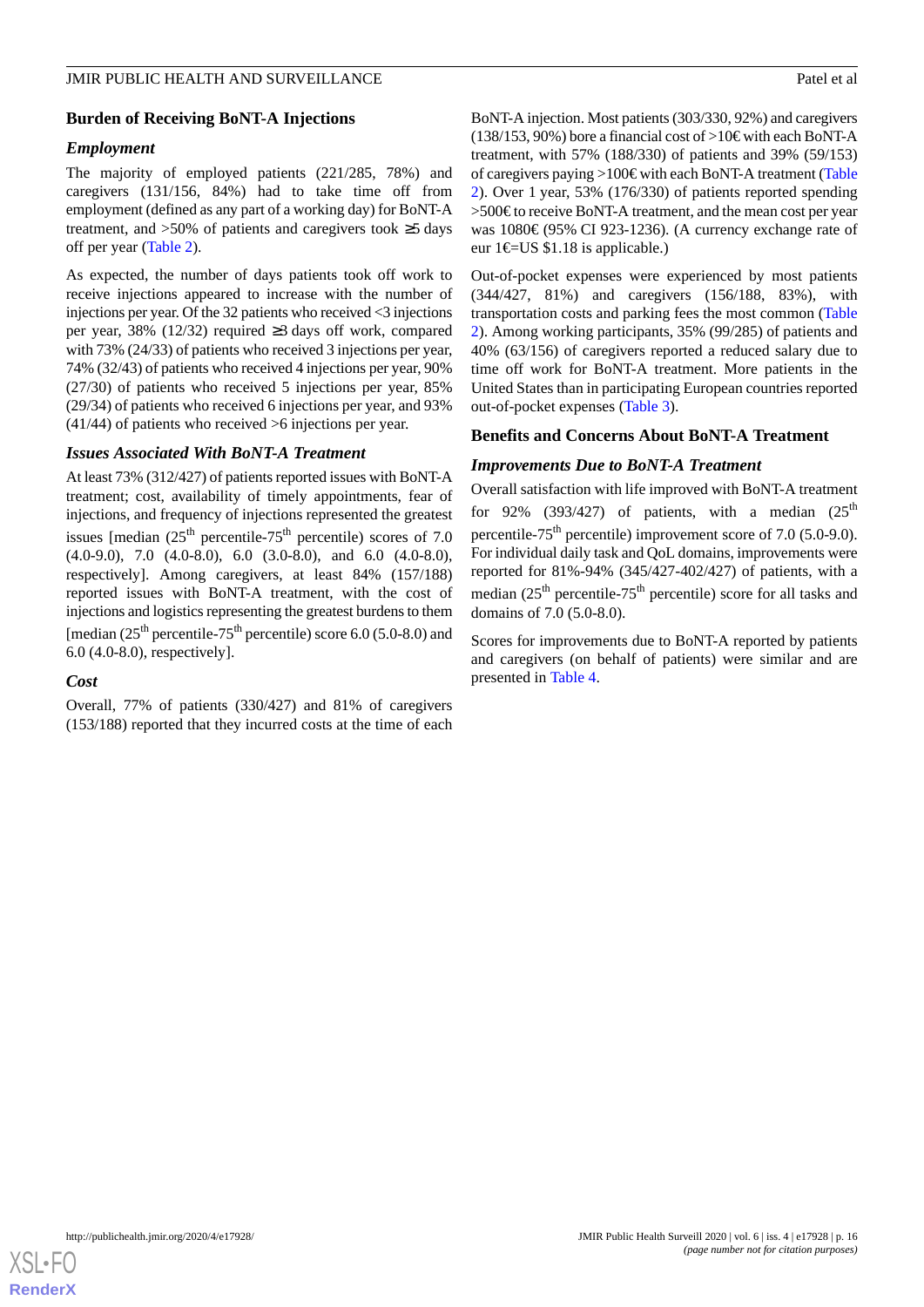<span id="page-16-0"></span>**Table 4.** Scores for patients' and caregivers' responses on improvements in patients' lives with botulinum neurotoxin type A (BoNT-A) treatment; improvement was rated on a scale of 0-10, where 0=no improvement and  $10$ =greatly improved (n=615).

| Daily task and QoL <sup>a</sup> domains | Patient (n=427) scores, on a scale of 0-10 |        |                   | Caregiver ( $n=188$ ) scores, on a scale of 0-10 |      |        |                   |                   |
|-----------------------------------------|--------------------------------------------|--------|-------------------|--------------------------------------------------|------|--------|-------------------|-------------------|
|                                         | Mean                                       | Median | $25th$ percentile | $75th$ percentile                                | Mean | Median | $25th$ percentile | $75th$ percentile |
| Muscle spasm                            | 6.7                                        | 7.0    | 5.0               | $\rm 8.0$                                        | 6.6  | 7.0    | 6.0               | 8.0               |
| Pain                                    | 6.5                                        | 7.0    | 5.0               | 8.0                                              | 6.4  | 6.0    | 5.0               | 8.0               |
| Ability to perform daily tasks          | 6.6                                        | 7.0    | 5.0               | 8.0                                              | 6.3  | 7.0    | 5.0               | 8.0               |
| Ability to walk                         | 6.6                                        | 7.0    | 5.0               | 8.0                                              | 6.3  | 6.0    | 5.0               | 8.0               |
| Transfers (moving around, short trips)  | 6.5                                        | 7.0    | 5.0               | 8.0                                              | 6.3  | 6.0    | 5.0               | 8.0               |
| Fatigue                                 | 6.5                                        | 7.0    | 5.0               | 9.0                                              | 6.2  | 6.0    | 5.0               | 8.0               |
| Self-confidence                         | 6.5                                        | 7.0    | 5.0               | 8.0                                              | 6.4  | 7.0    | 5.0               | 8.0               |
| Leisure                                 | 6.5                                        | 7.0    | 5.0               | 8.0                                              | 6.3  | 7.0    | 5.0               | 8.0               |
| Personal relationships                  | 6.7                                        | 7.0    | 5.0               | 9.0                                              | 6.5  | 7.0    | 5.0               | 8.0               |
| Ability to socialize                    | 6.6                                        | 7.0    | 5.0               | 8.0                                              | 6.5  | 7.0    | 5.0               | 8.0               |
| Willingness to perform activities       | 6.7                                        | 7.0    | 5.0               | 9.0                                              | 6.7  | 7.0    | 5.0               | 8.0               |
| Depression                              | 6.5                                        | 7.0    | 5.0               | 8.0                                              | 6.2  | 6.0    | 5.0               | 8.0               |
| Professional life                       | 6.7                                        | 7.0    | 5.0               | 9.0                                              | 6.1  | 6.0    | 5.0               | 8.0               |
| Sexual life                             | 6.5                                        | 7.0    | 5.0               | $\rm 8.0$                                        | 5.9  | 6.0    | 4.0               | 8.0               |
| Anxiety                                 | 6.4                                        | 7.0    | 5.0               | 8.0                                              | 6.1  | 6.0    | 5.0               | 8.0               |
| Overall satisfaction                    | 6.7                                        | 7.0    | 5.0               | 9.0                                              | 6.5  | 7.0    | 5.0               | 8.0               |

<sup>a</sup>QoL: quality of life.

## *Issues or Concerns About BoNT-A Injections*

In response to an open question exploring the main issues or concerns with treatment, patients' most frequently reported issue/concern was side effects (171/427, 40%), namely long-term risks (52/427, 12%), muscular issues (18/427, 4%), urinary incontinence (5/427, 1%), and infections (3/427, 0.7%). Other common concerns included issues with treatment efficacy (95/427, 22%) and administration (75/427, 18%). The former included concerns about lack of effectiveness (51/427, 12%) and long-term loss of efficacy (37/427, 9%), whereas the latter included concerns about pain (27/427, 6%), cost (14/427, 3%), and method of administration (10/427, 2%). In response to the same question, the most frequently reported issue/concern from caregivers was also side effects (93/188, 49%), in particular long-term risks (36/188, 19%). Caregivers also reported concerns regarding the efficacy of treatment (55/188, 29%), namely lack of effectiveness (27/188, 14%), administration of treatment (25/188, 13%), and concerns regarding dosage (6/188, 3%).

No issues or concerns were reported by 15% (63/427) of patients and 10% (18/188) of caregivers.

## *Perceived Benefits of Requiring Fewer BoNT-A Injections*

Assuming a longer duration of effect of BoNT-A, most patients (368/427, 86%) and caregivers (163/188, 87%) believed that they would see fewer BoNT-A treatments per year as a benefit.

In response to an open question posed to 368 patients who believed that fewer BoNT-A injections would be beneficial), the most frequently cited perceived benefits were improved QoL (63/368, 17%), fewer logistical constraints (60/368, 16%), and improved psychological wellbeing (56/368, 15%). At least 79% (338/427) of all patients reported that fewer BoNT-A treatments would improve ≥1 aspect of treatment burden, with a median  $(25<sup>th</sup>$  percentile-75<sup>th</sup> percentile) improvement score of 8.0 each for logistics  $(5.5-9.0)$ , cost of getting injections (6.0-9.0), and general impact on QoL (6.0-9.0). In response to a prespecified list of potential benefits, the 3 most important benefits of fewer injections reported were longer periods of improved mobility (196/427, 46%), not worrying about symptoms (169/427, 40%), and more self-confidence (120/427, 28%; [Table 2\)](#page-7-0).

In response to an open question to 163 caregivers who believed that fewer BoNT-A injections for their patients would be beneficial to themselves, the most commonly anticipated benefits were fewer logistical constraints (37/163, 23%), lower out-of-pocket expenses (33/163, 20%), and improved psychological wellbeing (30/163, 18%). The 3 most important reported perceived benefits of fewer injections for all caregivers were longer periods not worrying about symptoms (124/188, 66%), more quality time with family and friends (103/188, 55%), and less logistical burden (100/188, 53%; [Table 2](#page-7-0)).

Only 3% of patients (14/427) and caregivers (6/188) reported not expecting to see any benefits with fewer injections ([Table](#page-7-0) [2\)](#page-7-0).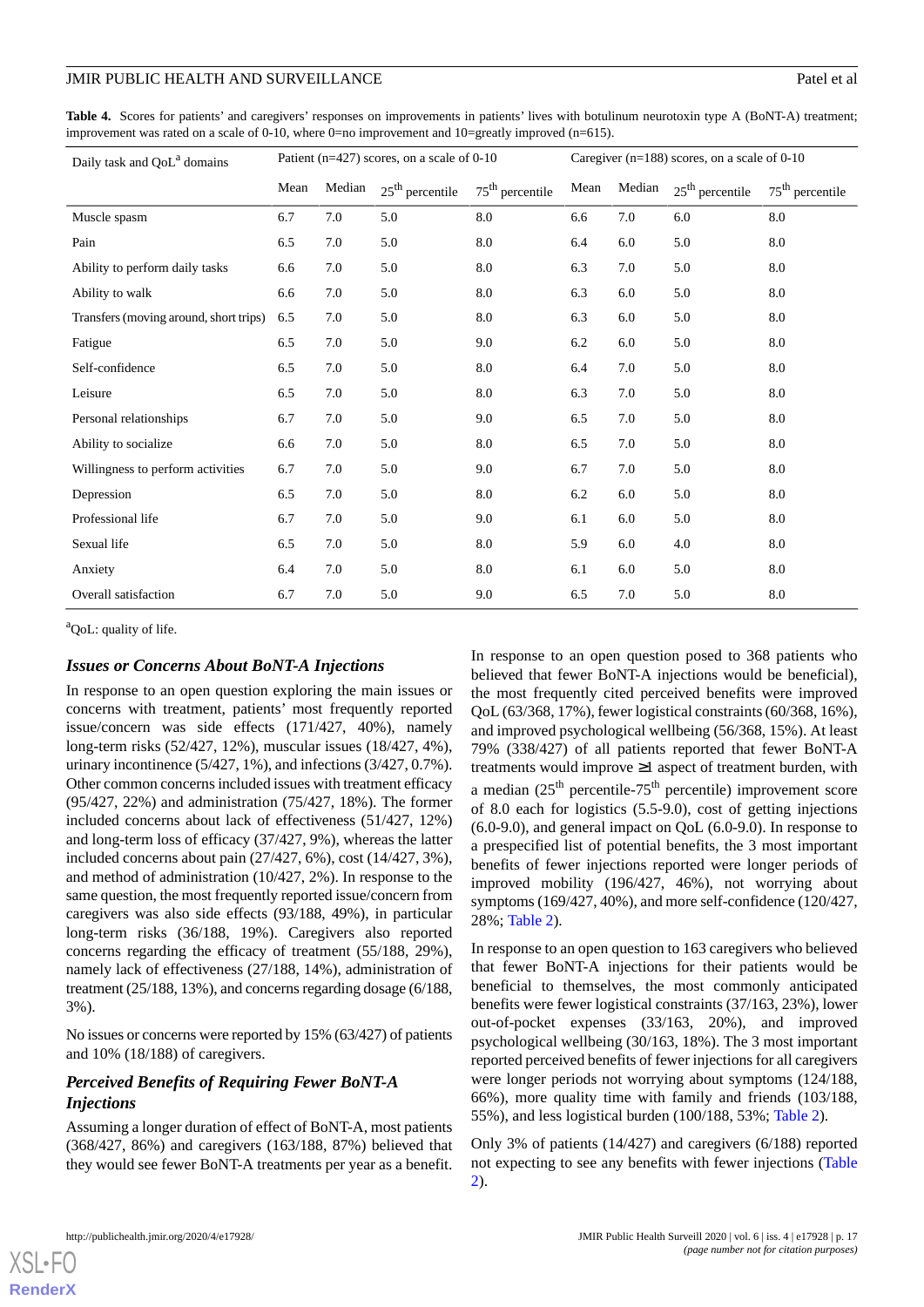For patients, the more BoNT-A injections per year they received, the more benefit they associated with requiring fewer injections: 65% (51/79) who received <3 injections per year expected to feel some or many benefits, compared with 71%-88% receiving ≥3 injections per year [ranging from 71% (67/95) of patients who received 3 injections per year to 88% (44/50) of patients who received 6 injections per year]. Patients who reported experiencing difficulties in receiving BoNT-A treatment were more likely to expect benefits with less frequent injections: depending on the difficulties experienced, 74%-86% (273/427–318/427) answered "yes" to expecting benefits versus 59%-66% (35/427–39/427) who answered "no."

## *Expected Reduction in Number of BoNT-A Injections to Achieve Perceived Benefits*

The number of BoNT-A injections per year that would be required to achieve perceived benefits was 2 or 3 for most patients and caregivers [62% (228/367) and 71% (73/102), respectively]. Most patients and caregivers felt that 1 or 2 fewer injections per year would beneficially impact their lives (58% [215/367] and 60% [61/102], respectively). Patients receiving the highest number of injections reported the biggest reduction in the number of injections required to perceive benefits ([Table](#page-17-0) [5\)](#page-17-0). Caregiver-reported data (on behalf of their patients) are also presented in [Table 5](#page-17-0).

<span id="page-17-0"></span>**Table 5.** Expected reduction in the number of botulinum neurotoxin type A (BoNT-A) injections per year to achieve perceived benefits for patients and caregivers, according to the number of injections currently being received ("Assuming the effect of botulinum toxin A injections could last longer, with how many injections per year would you feel the benefit of less frequent injections?").

| Patient/caregiver & number of injections per year currently being<br>received | Number of fewer BoNT-A injections per year needed to perceive benefits |         |         |         |        |        |
|-------------------------------------------------------------------------------|------------------------------------------------------------------------|---------|---------|---------|--------|--------|
|                                                                               | $\mathbf{0}$                                                           |         | 2       | 3       | 4      | >4     |
| Patients (n= $367$ ), n $(\frac{9}{6})$                                       |                                                                        |         |         |         |        |        |
| $\leq$ 4 injections/yr (n=131)                                                | 42(32)                                                                 | 76 (58) | 9(7)    | 4(3)    | 0(0)   | 0(0)   |
| 4 injections/yr $(n=87)$                                                      | 5(6)                                                                   | 34 (39) | 42 (48) | 4(5)    | 2(2)   | 0(0)   |
| $>4$ injections/yr (n=149)                                                    | 8(5)                                                                   | 16(11)  | 38(25)  | 41 (28) | 16(11) | 30(20) |
| Caregivers $(n=102)$ , n $(\% )$                                              |                                                                        |         |         |         |        |        |
| $\leq$ 4 injections/yr (n=17)                                                 | 4(23)                                                                  | 11(65)  | 2(12)   | 0(0)    | 0(0)   | 0(0)   |
| 4 injections/yr $(n=40)$                                                      | 0(0)                                                                   | 13(32)  | 24(60)  | 2(5)    | 1(3)   | 0(0)   |
| $>4$ injections/yr (n=45)                                                     | 1(2)                                                                   | 1(2)    | 10(22)  | 11(25)  | 7(16)  | 15(33) |

## *Discussion*

## **Principal Findings**

Evidence-based medicine for the treatment of spasticity requires the patient perspective on the burdens of symptoms and receiving treatment, for which there is a knowledge gap. The present survey, which was self-reported by over 600 patients and caregivers in the international Carenity online community, is, to our knowledge, the largest of its kind for those affected by spasticity. The results presented here supplement efficacy and safety data from clinical trials of BoNT-A treatment for spasticity with information on treatment benefits to patients, the effects of symptoms on everyday life, and practical issues associated with treatment. Such insights can inform the development of new patient-reported outcome measures and help guide more effective management of spasticity in clinical practice, thus informing the development of new therapeutics.

The use of online communities is becoming increasingly popular, as they can encourage patients to educate themselves about their condition, motivate patients to participate in clinical research, and are easily accessible; FDA guidance for collecting information from patients who are members of these communities is now available [\[1](#page-19-0),[2\]](#page-19-1). Online communities also offer methodological advantages by providing quick access to a specific patient population, supporting hypothesis generation, improving sociodemographic representativeness, and providing

 $X$ SL•FO **[RenderX](http://www.renderx.com/)** insights into the feasibility of a study and recruitment for future studies [[2\]](#page-19-1). In this study, only one-fifth of people who had agreed to receive Carenity survey invitations actually participated in our survey, and information regarding the eligibility of those who did not participate is not available, highlighting the challenge of patient and caregiver engagement when using online platforms. However, a high response rate was still achievable as a result of the very large size of the online international community involved.

The presented results confirm that spasticity, irrespective of etiology, has a clear and negative effect on patients' and caregivers' lives. Specifically, patients reported the impact of spasticity on the ability to conduct routine, everyday activities like walking and driving, and on various aspects of QoL. Many patients also reported that spasticity affected their ability to work; among those aged <65 years, 22% changed to part-time working and 22% gave up work completely. In caregivers of working age, the corresponding values were 21% and 8%, respectively. These results are consistent with data from several studies showing that spasticity has a substantial impact on patients' activities of daily living, QoL, and independent living [[14,](#page-20-3)[33-](#page-21-3)[35\]](#page-21-4). They also confirm the results of a study evaluating work restrictions faced by caregivers of patients with spasticity [[36\]](#page-21-5).

All the surveyed patients had received treatment with BoNT-A for ≥1 year. Patients and caregivers reported that treatment improved the ability to conduct daily tasks and aspects of QoL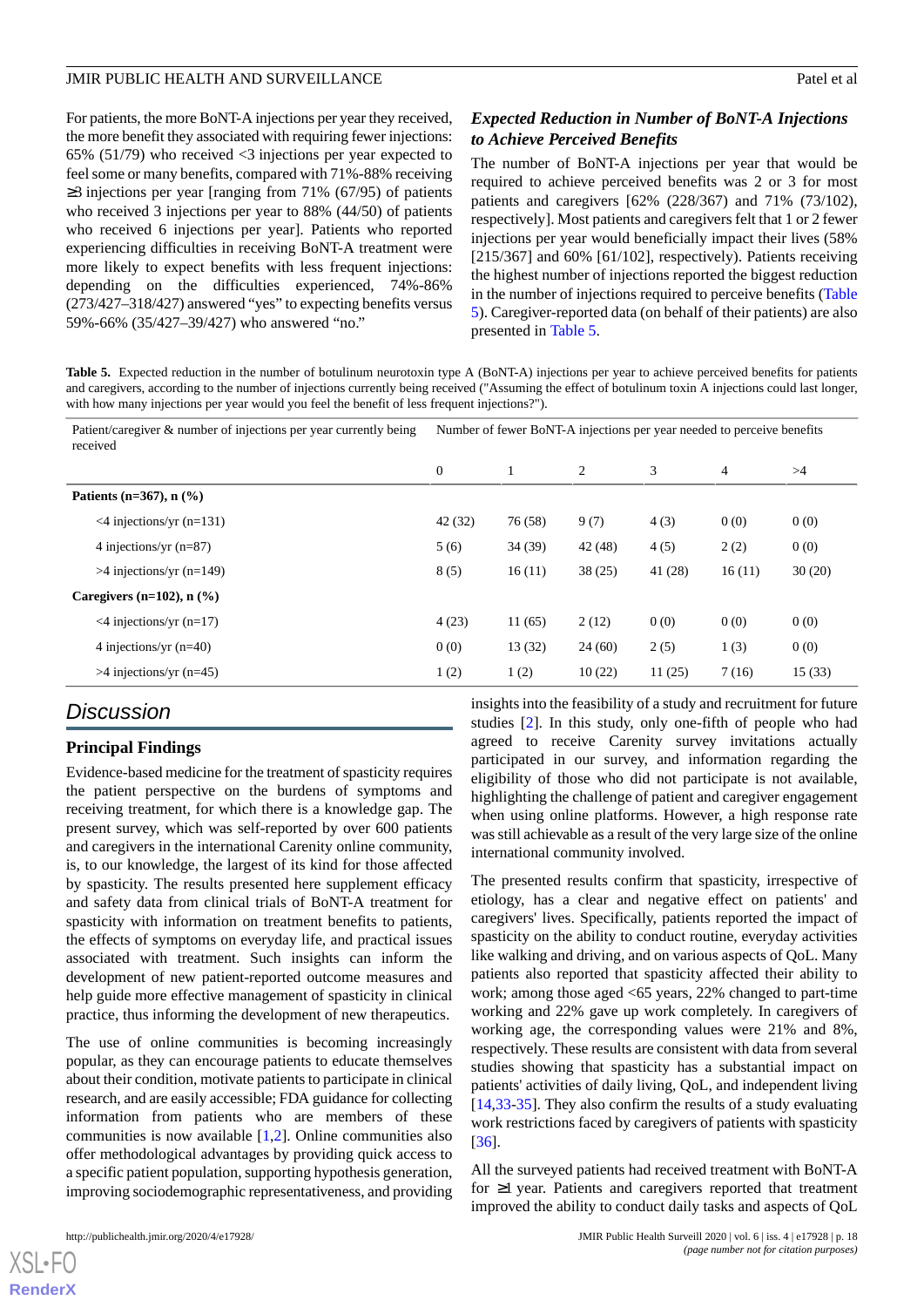that are affected by spasticity, increasing patients' overall satisfaction with life. Despite its well-established efficacy for spasticity, there was an average gap of 4.8 years between diagnosis and BoNT-A treatment initiation in the population surveyed. However, for conditions such as MS, spasticity may not be present at the initial diagnosis, appearing only later in the disease course. In a previous internet survey among patients with spasticity, almost 50% had to wait 1 year before BoNT was started, and 23% waited >3 years. The authors propose that this may reflect the cost of treatment to health care providers or patients, or a lack of experienced injectors [\[14](#page-20-3)]. Regarding costs, reimbursement for BoNT-A by health insurance providers has been decreasing year after year in many countries [[37\]](#page-21-6). In our survey, most patients and caregivers incurred costs at each BoNT-A injection, with >50% of patients reporting an annual expenditure of >500€.

Many patients reported practical issues with BoNT-A treatment, including the availability of timely appointments and the frequency of injections. On average, patients received 4.4 injections per year, irrespective of BoNT-A formulation, and, although most planned their visits, some reported scheduling earlier appointments for emergent spasticity symptoms. It is important to note that this was an international study, and treatment intervals were largely dependent on each participating country's health care insurance authorization; therefore, the number of injections per year may be more reflective of this rather than the duration of efficacy or physician guidance. Additionally, these results are dependent on the participant being able to accurately remember how many injections they received per year, and therefore, may be affected by memory bias.

When first asked whether reducing BoNT-A injection frequency (without reducing efficacy) would provide any benefits, 86% (368/427) of patients and 87% (163/188) of caregivers reported that it would, citing factors such as better QoL and fewer logistical constraints. Participants were later asked the same question alongside a prespecified list, from which they had to select the 3 most important benefits of less frequent injections. Only 3% (13/427) of patients and 3% (6/188) of caregivers responded that they would not experience benefits, which suggests that providing a list of potential benefits influenced responses, most likely by enabling participants to envisage benefits they had not been able to foresee previously. Importantly, the 3 most selected benefits (longer periods of improved mobility, not worrying about symptoms, and self-confidence) were related to prolonged symptom relief rather than a reduced number of injections.

## **Injection Frequency**

These data collectively suggest that the option of a longer-acting BoNT-A formulation would be favorably received by patients and their caregivers, to provide sustained relief from spasticity symptoms and to overcome practical issues associated with more frequent treatment, as suggested in another patient survey [[38\]](#page-21-7). A recent clinical review indicates that aboBoNT-A treatment may allow long intervals between injections, suggesting long-term symptom relief [\[39](#page-21-8)]*.* These data appear to be corroborated by real-world evidence [\[40](#page-21-9)] and may be

 $XS$  $\cdot$ FC **[RenderX](http://www.renderx.com/)** explained by recent preclinical research showing that aboBoNT-A contains more active neurotoxin at licensed doses than other BoNT products [\[41](#page-21-10)].

The ability to reduce injection frequency depends on the duration of the effect of the BoNT-A injection. This, in turn, depends on several factors, including dose, muscle mass, and depth of injection [[42\]](#page-21-11). In a model designed to assess the pharmacodynamic effects of aboBoNT-A and onaBoNT-A, the former had a significantly longer duration of action [[43\]](#page-21-12). A Phase 3 trial of aboBoNT-A in patients with lower limb spasticity post-stroke or post-traumatic brain injury permitted retreatment (per the investigator's judgment) at Weeks 12, 16, 20, or 24 [[44](#page-21-13)]. The percentages of patients re-injected at week 16 or later were 20% during the first cycle, 32% during the second cycle, and 15% during the third cycle, indicating that some patients required ≤3 aboBoNT-A injections per year. The authors concluded that the long duration of aboBoNT-A may reduce the burden associated with injection frequency [[44\]](#page-21-13), which is consistent with the anticipated benefits of less frequent administration in the current study.

#### **Limitations**

This study has several limitations. No formal prespecified statistical evaluation took place, and recruitment was conducted via the Carenity website, meaning results may not be representative of the general population of patients with spasticity and their caregivers. The proportion of patients with MS in this survey was higher than would be expected in the general population; in the United States, for example, the incidence of MS is surpassed by both stroke and traumatic brain injury [\[45](#page-21-14)]. This survey system self-selected for engaged participants who were familiar with social media and internet platforms. This may explain the relatively large proportion of patients aged under 40 years and patients with MS as a primary etiology for their spasticity, as these patients have been shown to be well-informed and engaged in their condition management, and thus are very active on these platforms [\[46](#page-21-15)]. Patients with stroke are typically older (aged >65 years) and may be less likely to engage with online surveys. In addition, it should be considered that caregiver burden may vary with etiology. As discussed, MS was the most common cause of spasticity in this study; however, strokes typically affect older populations and, consequently, patients may have older caregivers, which could potentially cause a higher degree of burden. In this study, there was an age range of 4.1 years between the caregivers of patients with stroke and MS, which does not suggest a greater degree of burden on caregivers of patients with stroke due to older age. However, this small age range may be reflective of the social media aspect of this system, as mentioned previously, rather than the real-world situation. Other limitations were the lack of severity assessment of the patients' spasticity, and that data reflect patients' and caregivers' perceptions of treatment effectiveness rather than accepted clinical endpoints. Additionally, a large proportion of patients received concomitant physiotherapy and oral medications during treatment with BoNT-A; as a result of the nature of this patient survey, it is not possible to deduce how these confounding factors affected patients' and caregivers' perceptions of the efficacy of BoNT-A treatment.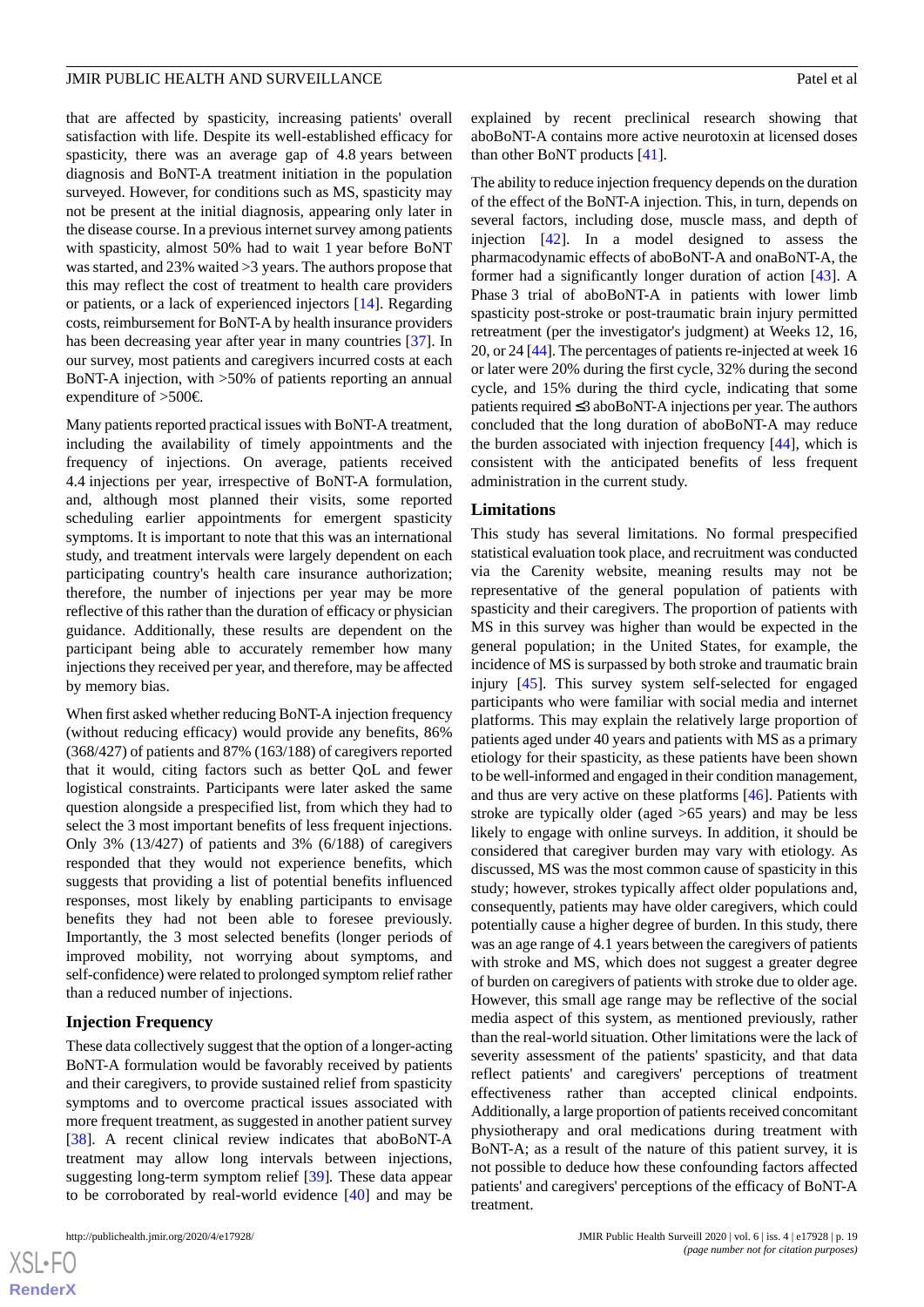### **Conclusions**

From the patient and caregiver's perspectives elucidated in this study, spasticity represents a great burden on many aspects of their lives, including the ability to work, QoL, and difficulties with daily living. Several challenges were identified with receiving BoNT-A treatment for spasticity, predominantly around scheduling and the associated costs of injections. Despite these challenges, it was established that patients and caregivers perceive that BoNT-A improves patients' lives, with high levels

of overall satisfaction reported. However, patients and caregivers reported that providing efficacy was maintained, BoNT-A injections of reduced frequency would alleviate practical issues associated with treatment and, more importantly, provide prolonged symptom relief. Using an online community enabled more rapid recruitment to the study and data collection regarding patient and caregiver perspectives than would have been possible in a clinical trial or a validation study of patient-reported outcomes.

## **Acknowledgments**

The authors thank all participants involved in this survey. The authors also thank Amy Watkins, PhD, of Watermeadow Medical, an Ashfield company, for providing medical writing support and editorial support, which was sponsored by Ipsen in accordance with Good Publication Practice guidelines.

## **Conflicts of Interest**

ATP received research grants from Ipsen, Merz, Allergan, and Revance, and consultancy fees from Allergan, Ipsen, and Merz. TW received research grants from NIH, Allergan, Alder Pharmaceuticals, Bayer, Boehringer Ingelheim, Acorda Therapeutics Inc, AstraZeneca, Amgen, and Servier; and consultancy fees from Allergan Inc, Boehringer Ingelheim, Bayer, Servier, and Ipsen; steering committee fees from REFLEX, MOBILITY, and Allergan 116; and honoraria from Boehringer Ingelheim, Bayer, Allergan, Pfizer, Merz, Servier, and Ipsen. LB received research grants from Ipsen, Teva, and US World Meds, and consultancy fees from AbbVie, Acadia, Acorda, Adamas, Allergan, Impax, Ipsen, Lundbeck, Neurocrine, Revance, Sunovion, Teva, US WorldMeds, and UCB. OW was an employee of Carenity at the time the research was conducted. CR is an employee of Ipsen. MMF received research grants from Merz, Allergan, and Ipsen.

TW received research grants from NIH, Allergan, Alder Pharmaceuticals, Bayer, Boehringer Ingelheim, Acorda Therapeutics Inc, AstraZeneca, Amgen, and Servier; and consultancy fees from Allergan Inc, Boehringer Ingelheim, Bayer, Servier, and Ipsen; steering committee fees from REFLEX, MOBILITY, and Allergan 116; and honoraria from Boehringer Ingelheim, Bayer, Allergan, Pfizer, Merz, Servier, and Ipsen.

LB received research grants from Ipsen, Teva, and US World Meds, and consultancy fees from AbbVie, Acadia, Acorda, Adamas, Allergan, Impax, Ipsen, Lundbeck, Neurocrine, Revance, Sunovion, Teva, US WorldMeds, and UCB.

<span id="page-19-6"></span>OW was an employee of Carenity at the time the research was conducted. CR is an employee of Ipsen. MMF received research grants from Merz, Allergan, and Ipsen.

## <span id="page-19-7"></span>**Multimedia Appendix 1**

Questionnaire. [[DOCX File , 78 KB](https://jmir.org/api/download?alt_name=publichealth_v6i4e17928_app1.docx&filename=3fcaed948ea3d5cac90a7e61096ab19b.docx)-[Multimedia Appendix 1\]](https://jmir.org/api/download?alt_name=publichealth_v6i4e17928_app1.docx&filename=3fcaed948ea3d5cac90a7e61096ab19b.docx)

## <span id="page-19-0"></span>**Multimedia Appendix 2**

Participant characteristics in the European Union and the United States. [[DOCX File , 34 KB](https://jmir.org/api/download?alt_name=publichealth_v6i4e17928_app2.docx&filename=6eb9ab9bca1a54a6fbaea310111f8342.docx)-[Multimedia Appendix 2\]](https://jmir.org/api/download?alt_name=publichealth_v6i4e17928_app2.docx&filename=6eb9ab9bca1a54a6fbaea310111f8342.docx)

#### <span id="page-19-1"></span>**References**

- <span id="page-19-3"></span><span id="page-19-2"></span>1. Patient-Focused Drug Development: Collecting Comprehensive and Representative Input: Guidance for Industry, Food and Drug Administration Staff, and Other Stakeholders. 2020 7th July 2020. URL: [https://www.fda.gov/media/139088/](https://www.fda.gov/media/139088/download) [download](https://www.fda.gov/media/139088/download) [accessed 2020-11-13]
- <span id="page-19-4"></span>2. Ravoire S, Lang M, Perrin E, participants of Giens XXXII Round Table No. 6. Advantages and limitations of online communities of patients for research on health products. Therapie 2017 Feb;72(1):135-143. [doi: [10.1016/j.therap.2016.11.058\]](http://dx.doi.org/10.1016/j.therap.2016.11.058) [Medline: [28139283](http://www.ncbi.nlm.nih.gov/entrez/query.fcgi?cmd=Retrieve&db=PubMed&list_uids=28139283&dopt=Abstract)]
- <span id="page-19-5"></span>3. Carenity website. URL:<https://www.carenity.com/> [accessed 2020-06-25]
- 4. Pandyan AD, Gregoric M, Barnes MP, Wood D, Van Wijck F, Burridge J, et al. Spasticity: clinical perceptions, neurological realities and meaningful measurement. Disabil Rehabil 2005;27(1-2):2-6. [doi: [10.1080/09638280400014576](http://dx.doi.org/10.1080/09638280400014576)] [Medline: [15799140](http://www.ncbi.nlm.nih.gov/entrez/query.fcgi?cmd=Retrieve&db=PubMed&list_uids=15799140&dopt=Abstract)]
- 5. John Hopkins Medicine. Spasticity. URL:<https://www.hopkinsmedicine.org/health/conditions-and-diseases/spasticity> [accessed 2020-06-24]
- 6. Simon O, Yelnik AP. Managing spasticity with drugs. Eur J Phys Rehabil Med 2010 Sep;46(3):401-410 [\[FREE Full text\]](http://www.minervamedica.it/index2.t?show=R33Y2010N03A0401) [Medline: [20927006](http://www.ncbi.nlm.nih.gov/entrez/query.fcgi?cmd=Retrieve&db=PubMed&list_uids=20927006&dopt=Abstract)]

[XSL](http://www.w3.org/Style/XSL)•FO **[RenderX](http://www.renderx.com/)**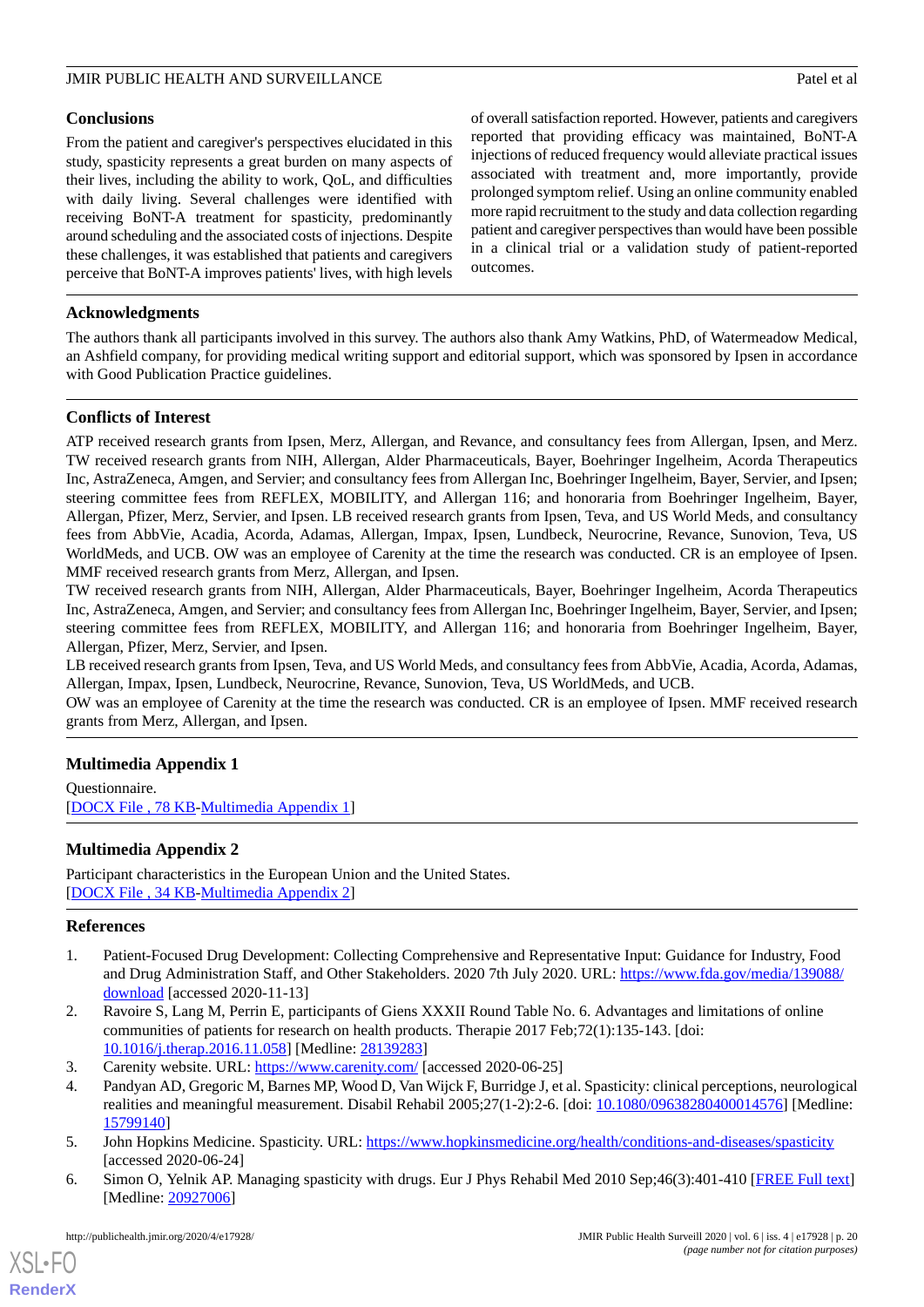- 7. Harb A, Kishner S. Modified Ashworth Scale. In: StatPearls. Treasure Island, Florida: StatPearls Publishing; Jan 2020.
- 8. Holtz KA, Lipson R, Noonan VK, Kwon BK, Mills PB. Prevalence and effect of problematic spasticity after traumatic spinal cord injury. Arch Phys Med Rehabil 2017 Jun;98(6):1132-1138. [doi: [10.1016/j.apmr.2016.09.124\]](http://dx.doi.org/10.1016/j.apmr.2016.09.124) [Medline: [27780743](http://www.ncbi.nlm.nih.gov/entrez/query.fcgi?cmd=Retrieve&db=PubMed&list_uids=27780743&dopt=Abstract)]
- 9. Pérez-Arredondo A, Cázares-Ramírez E, Carrillo-Mora P, Martínez-Vargas M, Cárdenas-Rodríguez N, Coballase-Urrutia E, et al. Baclofen in the therapeutic of sequele of traumatic brain injury: Spasticity. Clin Neuropharmacol 2016;39(6):311-319 [[FREE Full text](http://europepmc.org/abstract/MED/27563745)] [doi: [10.1097/WNF.0000000000000179\]](http://dx.doi.org/10.1097/WNF.0000000000000179) [Medline: [27563745](http://www.ncbi.nlm.nih.gov/entrez/query.fcgi?cmd=Retrieve&db=PubMed&list_uids=27563745&dopt=Abstract)]
- <span id="page-20-0"></span>10. Watkins CL, Leathley MJ, Gregson JM, Moore AP, Smith TL, Sharma AK. Prevalence of spasticity post stroke. Clin Rehabil 2002 Aug;16(5):515-522. [doi: [10.1191/0269215502cr512oa](http://dx.doi.org/10.1191/0269215502cr512oa)] [Medline: [12194622](http://www.ncbi.nlm.nih.gov/entrez/query.fcgi?cmd=Retrieve&db=PubMed&list_uids=12194622&dopt=Abstract)]
- <span id="page-20-1"></span>11. Zettl UK, Rommer P, Hipp P, Patejdl R. Evidence for the efficacy and effectiveness of THC-CBD oromucosal spray in symptom management of patients with spasticity due to multiple sclerosis. Ther Adv Neurol Disord 2016 Jan;9(1):9-30 [[FREE Full text](https://journals.sagepub.com/doi/10.1177/1756285615612659?url_ver=Z39.88-2003&rfr_id=ori%3Arid%3Acrossref.org&rfr_dat=cr_pub%3Dpubmed)] [doi: [10.1177/1756285615612659\]](http://dx.doi.org/10.1177/1756285615612659) [Medline: [26788128](http://www.ncbi.nlm.nih.gov/entrez/query.fcgi?cmd=Retrieve&db=PubMed&list_uids=26788128&dopt=Abstract)]
- <span id="page-20-2"></span>12. Ghai A, Garg N, Hooda S, Gupta T. Spasticity - Pathogenesis, prevention and treatment strategies. Saudi J Anaesth 2013 Oct;7(4):453-460 [\[FREE Full text\]](http://www.saudija.org/article.asp?issn=1658-354X;year=2013;volume=7;issue=4;spage=453;epage=460;aulast=Ghai) [doi: [10.4103/1658-354X.121087](http://dx.doi.org/10.4103/1658-354X.121087)] [Medline: [24348300](http://www.ncbi.nlm.nih.gov/entrez/query.fcgi?cmd=Retrieve&db=PubMed&list_uids=24348300&dopt=Abstract)]
- <span id="page-20-3"></span>13. The Royal College of Physicians of London. Spasticity in adults: management using botulinum toxin. Royal College of Physicians. 2018 Oct 20. URL: [https://www.rcplondon.ac.uk/guidelines-policy/](https://www.rcplondon.ac.uk/guidelines-policy/spasticity-adults-management-using-botulinum-toxin) [spasticity-adults-management-using-botulinum-toxin](https://www.rcplondon.ac.uk/guidelines-policy/spasticity-adults-management-using-botulinum-toxin) [accessed 2020-11-16]
- 14. Barnes M, Kocer S, Murie Fernandez M, Balcaitiene J, Fheodoroff K. An international survey of patients living with spasticity. Disabil Rehabil 2017 Jul;39(14):1428-1434. [doi: [10.1080/09638288.2016.1198432](http://dx.doi.org/10.1080/09638288.2016.1198432)] [Medline: [27385274\]](http://www.ncbi.nlm.nih.gov/entrez/query.fcgi?cmd=Retrieve&db=PubMed&list_uids=27385274&dopt=Abstract)
- <span id="page-20-4"></span>15. Clarke NM, Camba GC, Stephens JM, Pulgar S, Bains S, Marchese D, et al. Poster 479 Economic Burden of Pediatric Spasticity in Cerebral Palsy: A Review of the Literature. PM R 2016 Sep;8(9S):S316. [doi: [10.1016/j.pmrj.2016.07.398](http://dx.doi.org/10.1016/j.pmrj.2016.07.398)] [Medline: [27673223](http://www.ncbi.nlm.nih.gov/entrez/query.fcgi?cmd=Retrieve&db=PubMed&list_uids=27673223&dopt=Abstract)]
- <span id="page-20-5"></span>16. Stevenson VL, Gras A, Bárdos JI, Broughton J. The high cost of spasticity in multiple sclerosis to individuals and society. Mult Scler 2015 Oct;21(12):1583-1592. [doi: [10.1177/1352458514566416\]](http://dx.doi.org/10.1177/1352458514566416) [Medline: [25623252\]](http://www.ncbi.nlm.nih.gov/entrez/query.fcgi?cmd=Retrieve&db=PubMed&list_uids=25623252&dopt=Abstract)
- <span id="page-20-7"></span><span id="page-20-6"></span>17. Choi K, Peters J, Tri A, Chapman E, Sasaki A, Ismail F. Goals set by patients using the ICF model before receiving botulinum injections and their relation to spasticity distribution. Physiotherapy Canada 2017;69(2):113-119. [doi: [10.3138/ptc.2016-25\]](http://dx.doi.org/10.3138/ptc.2016-25) [Medline: [28539691](http://www.ncbi.nlm.nih.gov/entrez/query.fcgi?cmd=Retrieve&db=PubMed&list_uids=28539691&dopt=Abstract)]
- 18. Kaku M, Simpson DM. Spotlight on botulinum toxin and its potential in the treatment of stroke-related spasticity. Drug Des Devel Ther 2016;10:1085-1099. [doi: [10.2147/DDDT.S80804\]](http://dx.doi.org/10.2147/DDDT.S80804) [Medline: [27022247](http://www.ncbi.nlm.nih.gov/entrez/query.fcgi?cmd=Retrieve&db=PubMed&list_uids=27022247&dopt=Abstract)]
- <span id="page-20-8"></span>19. Dong Y, Wu T, Hu X, Wang T. Efficacy and safety of botulinum toxin type A for upper limb spasticity after stroke or traumatic brain injury: a systematic review with meta-analysis and trial sequential analysis. Eur J Phys Rehabil Med 2017 Apr;53(2):256-267 [\[FREE Full text\]](http://www.minervamedica.it/index2.t?show=R33Y2017N02A0256) [doi: [10.23736/S1973-9087.16.04329-X\]](http://dx.doi.org/10.23736/S1973-9087.16.04329-X) [Medline: [27834471\]](http://www.ncbi.nlm.nih.gov/entrez/query.fcgi?cmd=Retrieve&db=PubMed&list_uids=27834471&dopt=Abstract)
- <span id="page-20-9"></span>20. Rosales RL, Efendy F, Teleg ES, Delos Santos MM, Rosales MC, Ostrea M, et al. Botulinum toxin as early intervention for spasticity after stroke or non-progressive brain lesion: A meta-analysis. J Neurol Sci 2016 Dec 15;371:6-14. [doi: [10.1016/j.jns.2016.10.005](http://dx.doi.org/10.1016/j.jns.2016.10.005)] [Medline: [27871449](http://www.ncbi.nlm.nih.gov/entrez/query.fcgi?cmd=Retrieve&db=PubMed&list_uids=27871449&dopt=Abstract)]
- <span id="page-20-11"></span><span id="page-20-10"></span>21. Dressler D, Bhidayasiri R, Bohlega S, Chahidi A, Chung TM, Ebke M, et al. Botulinum toxin therapy for treatment of spasticity in multiple sclerosis: review and recommendations of the IAB-Interdisciplinary Working Group for Movement Disorders task force. J Neurol 2017 Jan;264(1):112-120. [doi: [10.1007/s00415-016-8304-z](http://dx.doi.org/10.1007/s00415-016-8304-z)] [Medline: [27787630\]](http://www.ncbi.nlm.nih.gov/entrez/query.fcgi?cmd=Retrieve&db=PubMed&list_uids=27787630&dopt=Abstract)
- <span id="page-20-12"></span>22. Hoare BJ, Wallen MA, Imms C, Villanueva E, Rawicki HB, Carey L. Botulinum toxin A as an adjunct to treatment in the management of the upper limb in children with spastic cerebral palsy (UPDATE). Cochrane Database Syst Rev 2010 Jan 20(1):CD003469 [[FREE Full text](http://europepmc.org/abstract/MED/20091546)] [doi: [10.1002/14651858.CD003469.pub4](http://dx.doi.org/10.1002/14651858.CD003469.pub4)] [Medline: [20091546](http://www.ncbi.nlm.nih.gov/entrez/query.fcgi?cmd=Retrieve&db=PubMed&list_uids=20091546&dopt=Abstract)]
- <span id="page-20-13"></span>23. Koman LA, Paterson Smith B, Balkrishnan R. Spasticity associated with cerebral palsy in children: guidelines for the use of botulinum A toxin. Paediatr Drugs 2003;5(1):11-23. [doi: [10.2165/00128072-200305010-00002\]](http://dx.doi.org/10.2165/00128072-200305010-00002) [Medline: [12513103](http://www.ncbi.nlm.nih.gov/entrez/query.fcgi?cmd=Retrieve&db=PubMed&list_uids=12513103&dopt=Abstract)]
- <span id="page-20-14"></span>24. Gracies JM, O'Dell M, Vecchio M, Hedera P, Kocer S, Rudzinska-Bar M, International AbobotulinumtoxinA Adult Upper Limb Spasticity Study Group. Effects of repeated abobotulinumtoxinA injections in upper limb spasticity. Muscle Nerve 2018 Feb;57(2):245-254 [\[FREE Full text\]](https://doi.org/10.1002/mus.25721) [doi: [10.1002/mus.25721\]](http://dx.doi.org/10.1002/mus.25721) [Medline: [28590525](http://www.ncbi.nlm.nih.gov/entrez/query.fcgi?cmd=Retrieve&db=PubMed&list_uids=28590525&dopt=Abstract)]
- <span id="page-20-15"></span>25. Gracies JM, Esquenazi A, Brashear A, Banach M, Kocer S, Jech R, International AbobotulinumtoxinA Adult Lower Limb Spasticity Study Group. Efficacy and safety of abobotulinumtoxinA in spastic lower limb: Randomized trial and extension. Neurology 2017 Nov 28;89(22):2245-2253 [[FREE Full text](http://europepmc.org/abstract/MED/29093068)] [doi: [10.1212/WNL.0000000000004687\]](http://dx.doi.org/10.1212/WNL.0000000000004687) [Medline: [29093068\]](http://www.ncbi.nlm.nih.gov/entrez/query.fcgi?cmd=Retrieve&db=PubMed&list_uids=29093068&dopt=Abstract)
- <span id="page-20-16"></span>26. Bethoux F. Spasticity Management After Stroke. Phys Med Rehabil Clin N Am 2015 Nov;26(4):625-639. [doi: [10.1016/j.pmr.2015.07.003](http://dx.doi.org/10.1016/j.pmr.2015.07.003)] [Medline: [26522902\]](http://www.ncbi.nlm.nih.gov/entrez/query.fcgi?cmd=Retrieve&db=PubMed&list_uids=26522902&dopt=Abstract)
- 27. Dashtipour K, Chen JJ, Walker HW, Lee MY. Systematic Literature Review of AbobotulinumtoxinA in Clinical Trials for Lower Limb Spasticity. Medicine (Baltimore) 2016 Jan;95(2):e2468 [\[FREE Full text](https://doi.org/10.1097/MD.0000000000002468)] [doi: [10.1097/MD.0000000000002468\]](http://dx.doi.org/10.1097/MD.0000000000002468) [Medline: [26765447](http://www.ncbi.nlm.nih.gov/entrez/query.fcgi?cmd=Retrieve&db=PubMed&list_uids=26765447&dopt=Abstract)]
- 28. Marciniak C, Munin MC, Brashear A, Rubin BS, Patel AT, Slawek J, et al. IncobotulinumtoxinA Treatment in Upper-Limb Poststroke Spasticity in the Open-Label Extension Period of PURE: Efficacy in Passive Function, Caregiver Burden, and Quality of Life. PM R 2020 May;12(5):491-499. [doi: [10.1002/pmrj.12265](http://dx.doi.org/10.1002/pmrj.12265)] [Medline: [31647185\]](http://www.ncbi.nlm.nih.gov/entrez/query.fcgi?cmd=Retrieve&db=PubMed&list_uids=31647185&dopt=Abstract)

[XSL](http://www.w3.org/Style/XSL)•FO **[RenderX](http://www.renderx.com/)**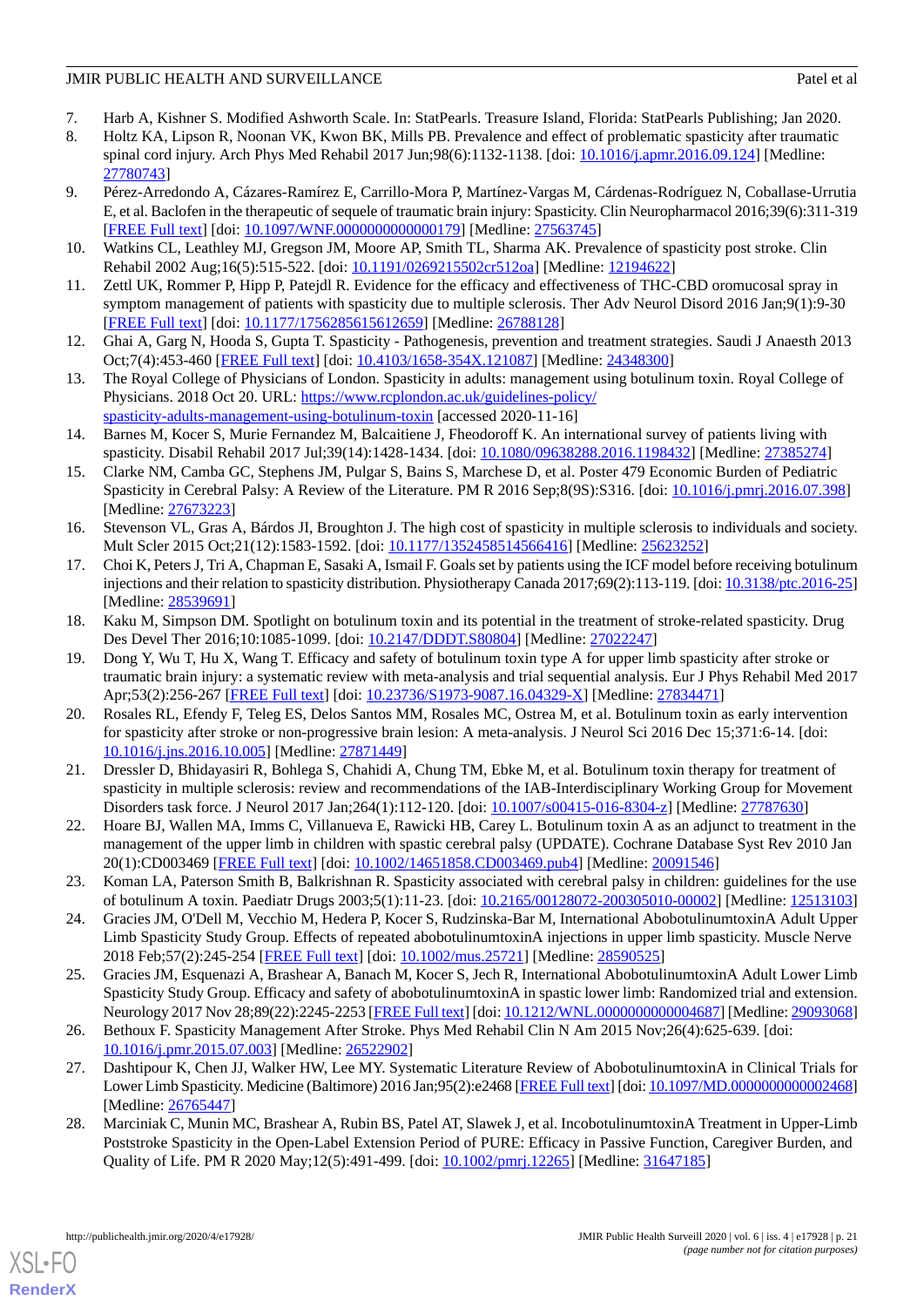- <span id="page-21-0"></span>29. Drexel SC, Klietz M, Kollewe K, Paracka L, Kutschenko A, Kopp B, et al. Caregiver burden and health-related quality of life in idiopathic dystonia patients under botulinum toxin treatment: a cross-sectional study. J Neural Transm (Vienna) 2020 Jan;127(1):61-70 [[FREE Full text](http://europepmc.org/abstract/MED/31802240)] [doi: [10.1007/s00702-019-02109-6](http://dx.doi.org/10.1007/s00702-019-02109-6)] [Medline: [31802240](http://www.ncbi.nlm.nih.gov/entrez/query.fcgi?cmd=Retrieve&db=PubMed&list_uids=31802240&dopt=Abstract)]
- <span id="page-21-1"></span>30. Lambert J, Chekroun M, Gilet H, Acquadro C, Arnould B. Assessing patients' acceptance of their medication to reveal unmet needs: results from a large multi-diseases study using a patient online community. Health Qual Life Outcomes 2018 Jul 06;16(1):134 [[FREE Full text](https://hqlo.biomedcentral.com/articles/10.1186/s12955-018-0962-3)] [doi: [10.1186/s12955-018-0962-3](http://dx.doi.org/10.1186/s12955-018-0962-3)] [Medline: [29976222](http://www.ncbi.nlm.nih.gov/entrez/query.fcgi?cmd=Retrieve&db=PubMed&list_uids=29976222&dopt=Abstract)]
- <span id="page-21-2"></span>31. Yeoman G, Furlong P, Seres M, Binder H, Chung H, Garzya V, et al. Defining patient centricity with patients for patients and caregivers: a collaborative endeavour. BMJ Innov 2017 Apr;3(2):76-83. [doi: [10.1136/bmjinnov-2016-000157](http://dx.doi.org/10.1136/bmjinnov-2016-000157)] [Medline: [28890797](http://www.ncbi.nlm.nih.gov/entrez/query.fcgi?cmd=Retrieve&db=PubMed&list_uids=28890797&dopt=Abstract)]
- <span id="page-21-3"></span>32. Lamas E, Coquedano C, Bousquet C, Ferrer M, Chekroun M, Zorrilla S. Patients' perception of privacy of personal data, shared in online communities: are we in the presence of a paradox? Stud Health Technol Inform ? 2018;251:40. [Medline: [29968647](http://www.ncbi.nlm.nih.gov/entrez/query.fcgi?cmd=Retrieve&db=PubMed&list_uids=29968647&dopt=Abstract)]
- 33. Bethoux F, Marrie RA. A Cross-Sectional Study of the Impact of Spasticity on Daily Activities in Multiple Sclerosis. Patient 2016 Dec; 9(6): 537-546. [doi: [10.1007/s40271-016-0173-0](http://dx.doi.org/10.1007/s40271-016-0173-0)] [Medline: [27154536](http://www.ncbi.nlm.nih.gov/entrez/query.fcgi?cmd=Retrieve&db=PubMed&list_uids=27154536&dopt=Abstract)]
- <span id="page-21-4"></span>34. Gillard PJ, Sucharew H, Kleindorfer D, Belagaje S, Varon S, Alwell K, et al. The negative impact of spasticity on the health-related quality of life of stroke survivors: a longitudinal cohort study. Health Qual Life Outcomes 2015 Sep 29;13:159 [[FREE Full text](https://hqlo.biomedcentral.com/articles/10.1186/s12955-015-0340-3)] [doi: [10.1186/s12955-015-0340-3\]](http://dx.doi.org/10.1186/s12955-015-0340-3) [Medline: [26415945](http://www.ncbi.nlm.nih.gov/entrez/query.fcgi?cmd=Retrieve&db=PubMed&list_uids=26415945&dopt=Abstract)]
- <span id="page-21-5"></span>35. Zorowitz RD, Gillard PJ, Brainin M. Poststroke spasticity: sequelae and burden on stroke survivors and caregivers. Neurology 2013 Jan 15;80(3 Suppl 2):S45-S52. [doi: [10.1212/WNL.0b013e3182764c86\]](http://dx.doi.org/10.1212/WNL.0b013e3182764c86) [Medline: [23319485\]](http://www.ncbi.nlm.nih.gov/entrez/query.fcgi?cmd=Retrieve&db=PubMed&list_uids=23319485&dopt=Abstract)
- <span id="page-21-6"></span>36. Ganapathy V, Graham GD, DiBonaventura MD, Gillard PJ, Goren A, Zorowitz RD. Caregiver burden, productivity loss, and indirect costs associated with caring for patients with poststroke spasticity. Clin Interv Aging 2015;10:1793-1802 [[FREE Full text](https://dx.doi.org/10.2147/CIA.S91123)] [doi: [10.2147/CIA.S91123](http://dx.doi.org/10.2147/CIA.S91123)] [Medline: [26609225\]](http://www.ncbi.nlm.nih.gov/entrez/query.fcgi?cmd=Retrieve&db=PubMed&list_uids=26609225&dopt=Abstract)
- <span id="page-21-7"></span>37. Schnitzler A, Ruet A, Baron S, Buzzi JC, Genet F. Botulinum toxin A for treating spasticity in adults: costly for French hospitals? Ann Phys Rehabil Med 2015 Oct;58(5):265-268 [\[FREE Full text](https://linkinghub.elsevier.com/retrieve/pii/S1877-0657(15)00081-0)] [doi: [10.1016/j.rehab.2015.06.004\]](http://dx.doi.org/10.1016/j.rehab.2015.06.004) [Medline: [26234276](http://www.ncbi.nlm.nih.gov/entrez/query.fcgi?cmd=Retrieve&db=PubMed&list_uids=26234276&dopt=Abstract)]
- <span id="page-21-8"></span>38. Jacinto J, Varriale P, Pain E, Lysandropoulos A, Esquenazi A. Patient Perspectives on the Therapeutic Profile of Botulinum Neurotoxin Type A in Spasticity. Front Neurol 2020;11:388 [[FREE Full text\]](https://doi.org/10.3389/fneur.2020.00388) [doi: [10.3389/fneur.2020.00388\]](http://dx.doi.org/10.3389/fneur.2020.00388) [Medline: [32477251](http://www.ncbi.nlm.nih.gov/entrez/query.fcgi?cmd=Retrieve&db=PubMed&list_uids=32477251&dopt=Abstract)]
- <span id="page-21-9"></span>39. Esquenazi A, Delgado MR, Hauser RA, Picaut P, Foster K, Lysandropoulos A, et al. Duration of Symptom Relief Between Injections for AbobotulinumtoxinA (Dysport) in Spastic Paresis and Cervical Dystonia: Comparison of Evidence From Clinical Studies. Front Neurol 2020;11:576117 [[FREE Full text](https://doi.org/10.3389/fneur.2020.576117)] [doi: [10.3389/fneur.2020.576117](http://dx.doi.org/10.3389/fneur.2020.576117)] [Medline: [33101184](http://www.ncbi.nlm.nih.gov/entrez/query.fcgi?cmd=Retrieve&db=PubMed&list_uids=33101184&dopt=Abstract)]
- <span id="page-21-10"></span>40. Turner-Stokes L, Ashford S, Fheodoroff K, Brashear A, Maisonobe P, Lysandropoulos A. Time to retreatment with botulinum toxin A in upper limb spasticity management: Upper limb international spasticity (ULIS)-III study interim analysis. Toxicon 2018;156:S110-S1S1. [doi: [10.1016/j.toxicon.2018.11.266\]](http://dx.doi.org/10.1016/j.toxicon.2018.11.266)
- <span id="page-21-12"></span><span id="page-21-11"></span>41. Field M, Splevins A, Picaut P, van der Schans M, Langenberg J, Noort D, et al. AbobotulinumtoxinA (Dysport), OnabotulinumtoxinA (Botox), and IncobotulinumtoxinA (Xeomin) Neurotoxin Content and Potential Implications for Duration of Response in Patients. Toxins (Basel) 2018 Dec 13;10(12):535 [[FREE Full text](https://www.mdpi.com/resolver?pii=toxins10120535)] [doi: [10.3390/toxins10120535](http://dx.doi.org/10.3390/toxins10120535)] [Medline: [30551641](http://www.ncbi.nlm.nih.gov/entrez/query.fcgi?cmd=Retrieve&db=PubMed&list_uids=30551641&dopt=Abstract)]
- <span id="page-21-13"></span>42. Samizadeh S, De Boulle K. Botulinum neurotoxin formulations: overcoming the confusion. Clin Cosmet Investig Dermatol 2018;11:273-287 [\[FREE Full text\]](https://dx.doi.org/10.2147/CCID.S156851) [doi: [10.2147/CCID.S156851](http://dx.doi.org/10.2147/CCID.S156851)] [Medline: [29910630\]](http://www.ncbi.nlm.nih.gov/entrez/query.fcgi?cmd=Retrieve&db=PubMed&list_uids=29910630&dopt=Abstract)
- <span id="page-21-14"></span>43. Nestor MS, Ablon GR. Duration of action of abobotulinumtoxina and onabotulinumtoxina: a randomized, double-blind study using a contralateral frontalis model. J Clin Aesthet Dermatol 2011 Sep;4(9):43-49 [\[FREE Full text\]](http://europepmc.org/abstract/MED/21938269) [Medline: [21938269](http://www.ncbi.nlm.nih.gov/entrez/query.fcgi?cmd=Retrieve&db=PubMed&list_uids=21938269&dopt=Abstract)]
- <span id="page-21-15"></span>44. Isner-Horobeti ME, Gracies JM, Brashear A, Esquenazi A, O'Dell M, Deltombe T. Duration of effect of abobotulinumtoxinA (Dysport®) in adult patients with lower limb spasticity post-stroke or traumatic brain injury. Ann Phys Rehabil Med S 2017;60 (suppl.):e26-e27.
- 45. Ma VY, Chan L, Carruthers KJ. Incidence, prevalence, costs, and impact on disability of common conditions requiring rehabilitation in the United States: stroke, spinal cord injury, traumatic brain injury, multiple sclerosis, osteoarthritis, rheumatoid arthritis, limb loss, and back pain. Arch Phys Med Rehabil 2014 May;95(5):986-995.e1. [doi: [10.1016/j.apmr.2013.10.032\]](http://dx.doi.org/10.1016/j.apmr.2013.10.032) [Medline: [24462839](http://www.ncbi.nlm.nih.gov/entrez/query.fcgi?cmd=Retrieve&db=PubMed&list_uids=24462839&dopt=Abstract)]
- 46. Kantor D, Bright JR, Burtchell J. Perspectives from the Patient and the Healthcare Professional in Multiple Sclerosis: Social Media and Participatory Medicine. Neurol Ther 2018 Jun;7(1):37-49 [[FREE Full text](http://europepmc.org/abstract/MED/29222700)] [doi: [10.1007/s40120-017-0088-2](http://dx.doi.org/10.1007/s40120-017-0088-2)] [Medline: [29222700](http://www.ncbi.nlm.nih.gov/entrez/query.fcgi?cmd=Retrieve&db=PubMed&list_uids=29222700&dopt=Abstract)]

## **Abbreviations**

[XSL](http://www.w3.org/Style/XSL)•FO **[RenderX](http://www.renderx.com/)**

**BoNT-A:** botulinum neurotoxin type A **CI:** confidence interval **CNS:** central nervous system